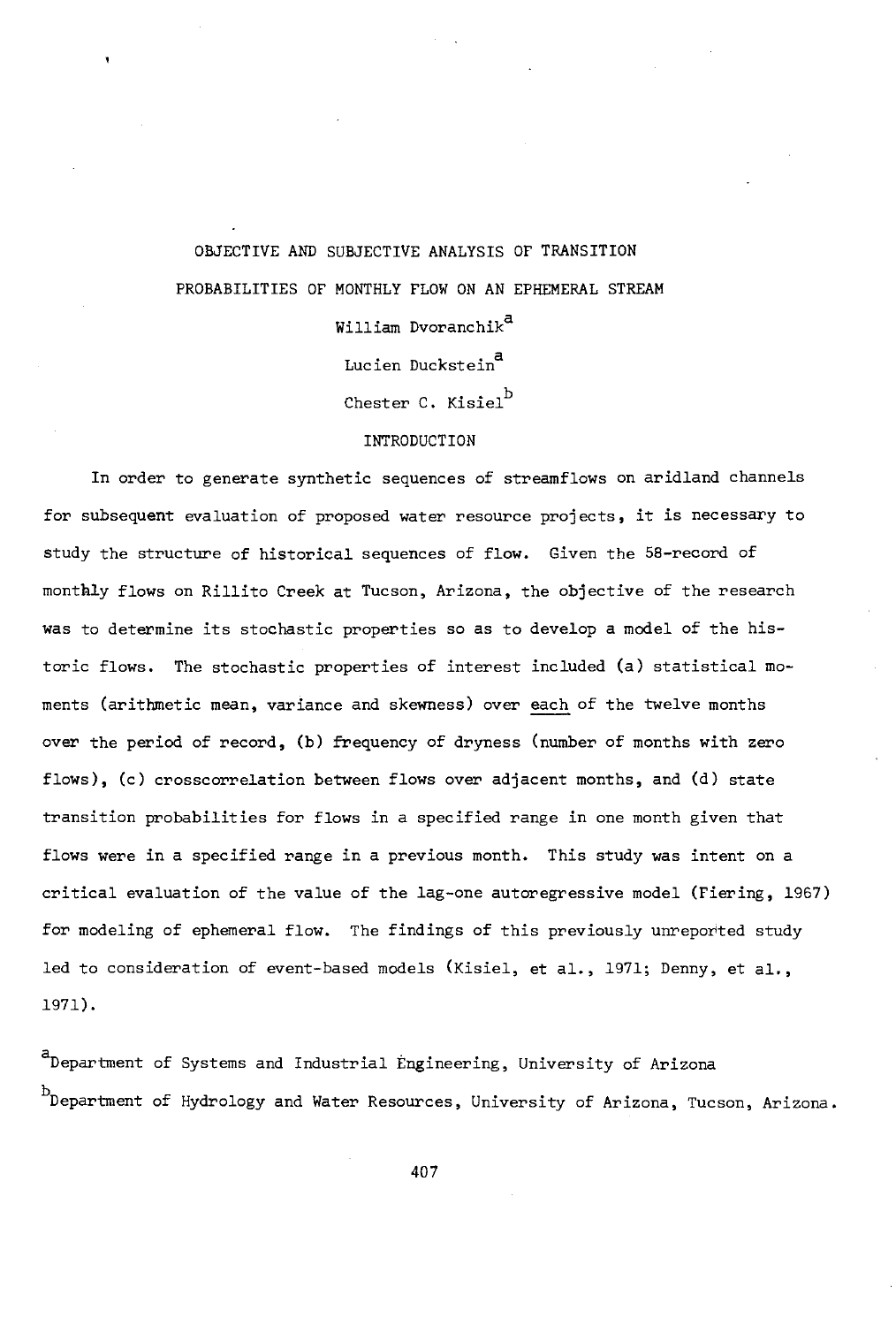The complete time series of observed flows on any stream has many properties of interest both to scientists, engineers and managers. Our particular focus here is geared to ephemeral flow of semi-arid regions. Rillito flows have been studied in our research project for the purpose of developing methodology for engineering purposes and for scientific description. The strategy involves an interplay of data and models. Previous studies on the Rillito have focused on the annual flood maxima (Davis and Dvoranchik, 1971; Davis, et al., 1972) and on the individual flow events as an alternating wet -dry sequence (Baran, et al., 1971; Denny, et.al, 1971). In this paper, we focus on the monthly flow sequence.

## STOCHASTIC PROPERTIES OF THE MONTHLY FLOWS

The utility of the methods of time series analyses of streamflow has been amply demonstrated for channels with perennial flows (Fiering, 1967). However, when the time series contains zero flow over 53% of the months in the record (as is the case for Rillito Creek - see Table 1) serious questions arise about the interpretation of autocorrelation plots (correlograms) and variance spectra for such sequences. Crosscorrelations computed for streamflows in adjacent months (as shown in Table 2) do not reflect the storage capabilities of the basin because there is no base flow. The only explanation for such persistence in flows would be in the persistence of regional meteorological conditions. Even though this factor dominates flows in more temperate climates, it seems more natural to model aridland streamflows in terms of alternating sequences of wet and dry periods and to include in the model a provision for meteorological transitions.

Tables 1 and 2 summarize the results of a statistical study of total monthly streamflow on Rillito Creek for the period 1909 to 1966. A bimodal population of flow and no-flow periods is clearly indicated in the results. But the 53% of the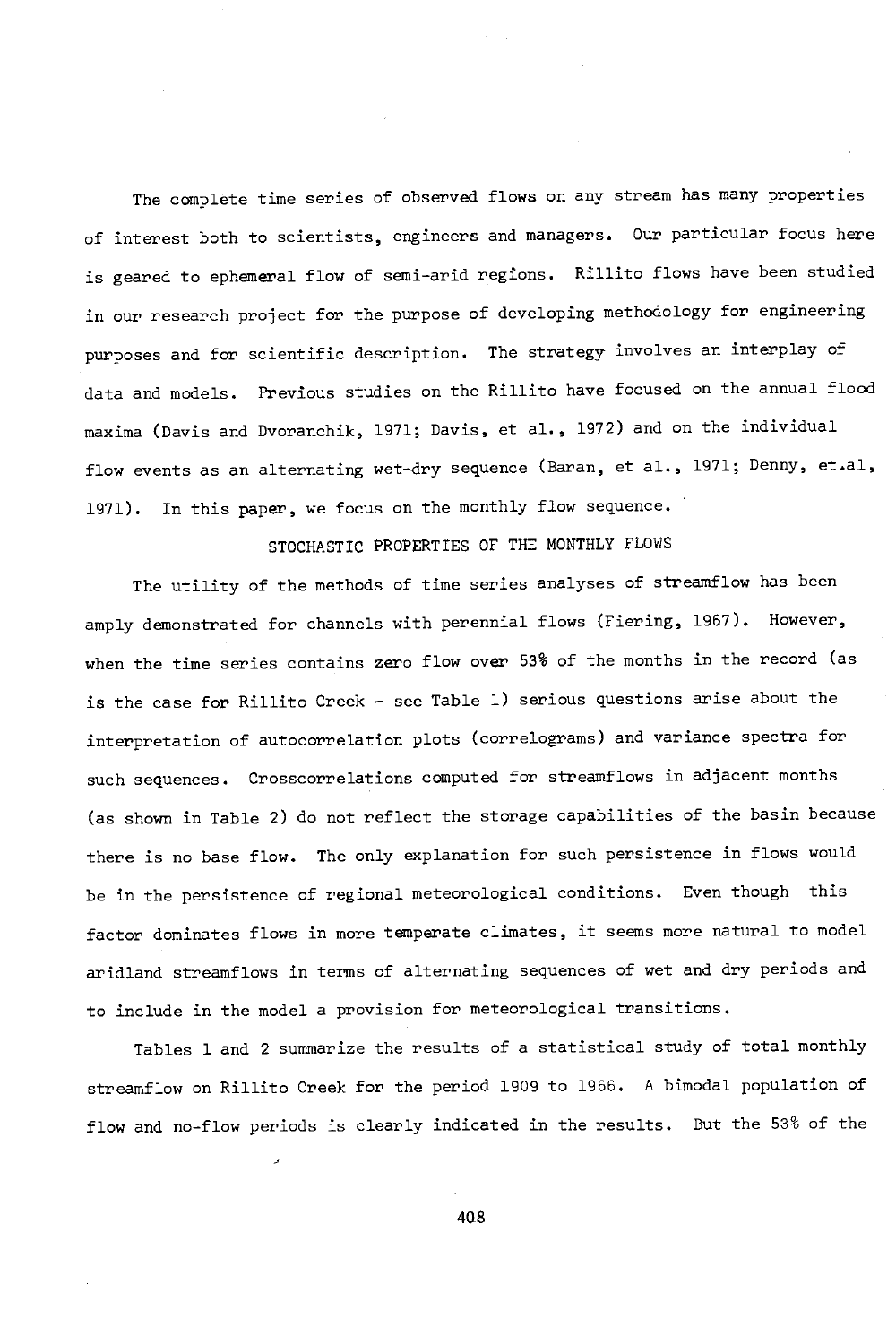| Month | Mean <sup>b</sup> | Variance                     | Standard<br>Deviation | Coefficient<br>оf<br>Variation | Skewness | Zero<br>Flows | Percent<br>Zero<br>Flows |
|-------|-------------------|------------------------------|-----------------------|--------------------------------|----------|---------------|--------------------------|
|       |                   |                              | 2.71                  | 1.07                           | 7.54     | 38            | 0.66                     |
| Oct.  | 2.54              | 7.32                         |                       |                                |          |               |                          |
| Nov.  | 8.20              | 188.3                        | 13.72                 | 1.67                           | 7.53     | 41            | 0.71                     |
| Dec.  | 115.80            | 63,800.                      | 252.60                | 2.18                           | 7.83     | 40            | 0.69                     |
| Jan.  | 54.32             | 17,080.                      | 130.70                | 2.41                           | 7.54     | 31            | 0.53                     |
| Feb.  | 54.26             | 9.080.                       | 98.03                 | 1.81                           | 7.67     | 31            | 0.53                     |
| Mar.  | 31.62             | 1,910.                       | 43.71                 | 1.38                           | 7.54     | 25            | 0.43                     |
| Apr.  | 4.46              | 36.91                        | 6.08                  | 1.36                           | 7.52     | 44            | 0.76                     |
| May   | 4.16              | 65.53<br>$\mathcal{L}^{\pm}$ | 8.10                  | 1.95                           | 7.51     | 54            | 0.93                     |
| June  | 3.11              | 12.46                        | 3.53                  | 1.14                           | 7.51     | 47            | 0.81                     |
| July  | 36.80             | 8,072.                       | 89.84                 | 2.44                           | 7.54     | 6             | 0.10                     |
| Aug.  | 45.25             | 2,573.                       | 50.73                 | 1.12                           | 7.53     | 4             | 0.07                     |
| Sept. | 22.29             | 2,519.                       | 50.19                 | 2.25                           | 7.56     | 12            | 0.21                     |

TABLE 1. -- STATISTICS OF TOTAL MONTHLY STREAMFLOW<sup>a</sup>

a<sub>Excluding zero flows.</sub>

 $b_{In}$  acre-feet (AF)

°There were 373 months with zero flows over a total of 696.0 data points. The percentage of zero flows over this record is 0.53.

> TABLE 2.-- MONTHLY FLOWS ON RILLITO CREEK (1909 -1966) CROSS CORRELATION ON MONTHS~

|         |        |        |        |        |                  |                                |            | Oct. Nov. Dec. Jan. Feb. Mar. Apr. May June July Aug. Sept. |              |                 |                    |                 |
|---------|--------|--------|--------|--------|------------------|--------------------------------|------------|-------------------------------------------------------------|--------------|-----------------|--------------------|-----------------|
| $0$ ct. | 1.00   | .25    | .39    | .27    | .33 <sub>°</sub> | .28                            | .37        |                                                             | $-.06 - .13$ |                 | $-.11 - .24 - .14$ |                 |
| Nov.    | .25    | 1.00   | .31    | .20    | .56              | .30                            | .47        | $-.04$                                                      | $-0.09$      | $-.05$          | $-.17-.11$         |                 |
| Dec.    | .39    | .31    | 1.00   | .40    | .88              | .55                            | .62        | $-.03$                                                      | $-.08$       | $-.08$          | $-.14$             | .04             |
| Jan.    | .27    | .20    | .40    | 1.00   | .45              | .40                            | .37        | $-.04$                                                      | $-.08$       | $-.08$          | .00                | $-.05$          |
| Feb.    | .33    | .56    | .88    | .45    | 1.00             | .53                            | .69        |                                                             | $-.05-.10$   | $-.09$          | $-.10$             | -.01            |
| Mar.    | .28    | .30    | . 55   | .40    | .53              | 1.00                           | .46        | .40                                                         | .16          | $-.08$          | $-.12$             | $-.10$          |
| Apr.    | .37    | .47    | .62    | .37    | .69              | .46                            | 1.00       |                                                             | $-.04-.10$   | $\overline{21}$ | $-.12$             | -.09            |
| May     | $-.06$ | $-.04$ | $-.03$ | $-.04$ | $-.05$           | .40                            | $-.04$     | 1.00                                                        | .52          | $-.05$          | $-.11-.05$         |                 |
| June    | $-.13$ | $-.09$ | $-.08$ | $-.08$ | $-.10$           | .16                            | $-10$      | .52                                                         | 1.00         | .Ol             | $-.02$             | $-.05$          |
| July    | $-.11$ | $-.05$ | $-.08$ | $-.08$ | $-.09$           | $-.08$                         | $\cdot$ 21 | $-.05$                                                      | .01          | 1.00            |                    | $.50 - .00$     |
| Aug.    | $-.24$ | $-17$  | $-.14$ | $-.10$ | $-.10$           | $-.12$                         | $-12$      |                                                             | $-.11-.02$   | .50             | 1.00               | $\overline{26}$ |
| Sept.   |        |        |        |        |                  | $-.14-.11-.04-.05-.01-.10-.19$ |            | $-.05$                                                      | $-.05$       | $-.00$          | .26                | 1.00            |

 $a^2$ Confidence limits on the cross correlation coefficients were based on a two -tailed test at the five percent significance level:

Lower limit of confidence band is approximately -0.28

Upper limit of confidence band is approximately +0.28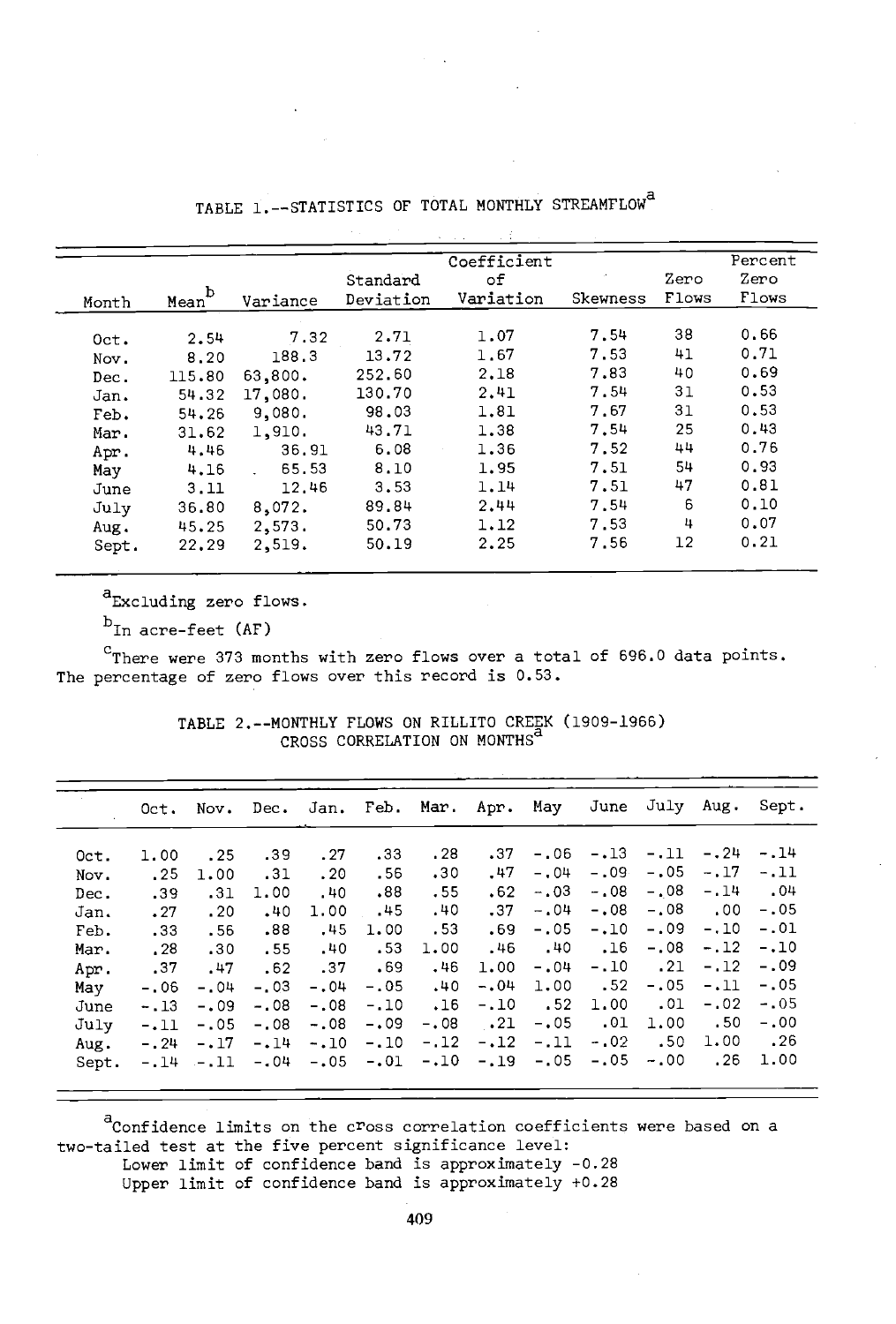months in which no flow occurred is deceptive because in many of the months the flows were recorded only a few days within a month. For example, in the month of December over the period of record, the mean flow was 26 cfs but 70% of the variance of the monthly flows came from one average value of 976 cfs. This condition repeats itself in many other streamflow records and provides a strong argument for stochastic models that preserve the timing of flows within the month.

The coefficients of variation noted in Table 1 are quite typical of aridland conditions. The skewness reflects the wide scatter in observed flows in each month. For these reasons, no attempt was made to fit probability distributions to each of the 12 sets of monthly flows.

Table 2 gives the crosscorrelation matrix for each month with respect to the remaining 11 months. Of significance in this table is the substantial positive crosscorrelation between the set of months from October to May. These strong seasonal linkages and the extreme variability of monthly flow totals are important features to be preserved in any proposed stochastic model.

Upon exclusion of the zero flows (373 months), the remaining set of months with flows (323) were taken as a group, irrespective of seasonal pattern to determine if a negative exponential probability distribution were a suitable hypothesis to describe the average monthly flows. By means of the chi-squared test it was inferred that the exponential distribution could be not accepted because of the large number of extreme events in the tails of the empirical frequency distribution. Thus, the designation of a month as a suitable time basis for massaging of hydrologic data is arbitrary and can lead to misleading results at least in ephemeral streams. As in many cases, the use to which the results are to be put will determine whether averages over large time intervals (month or year) are to be preferred to measures of variability and temporal structure over shorter time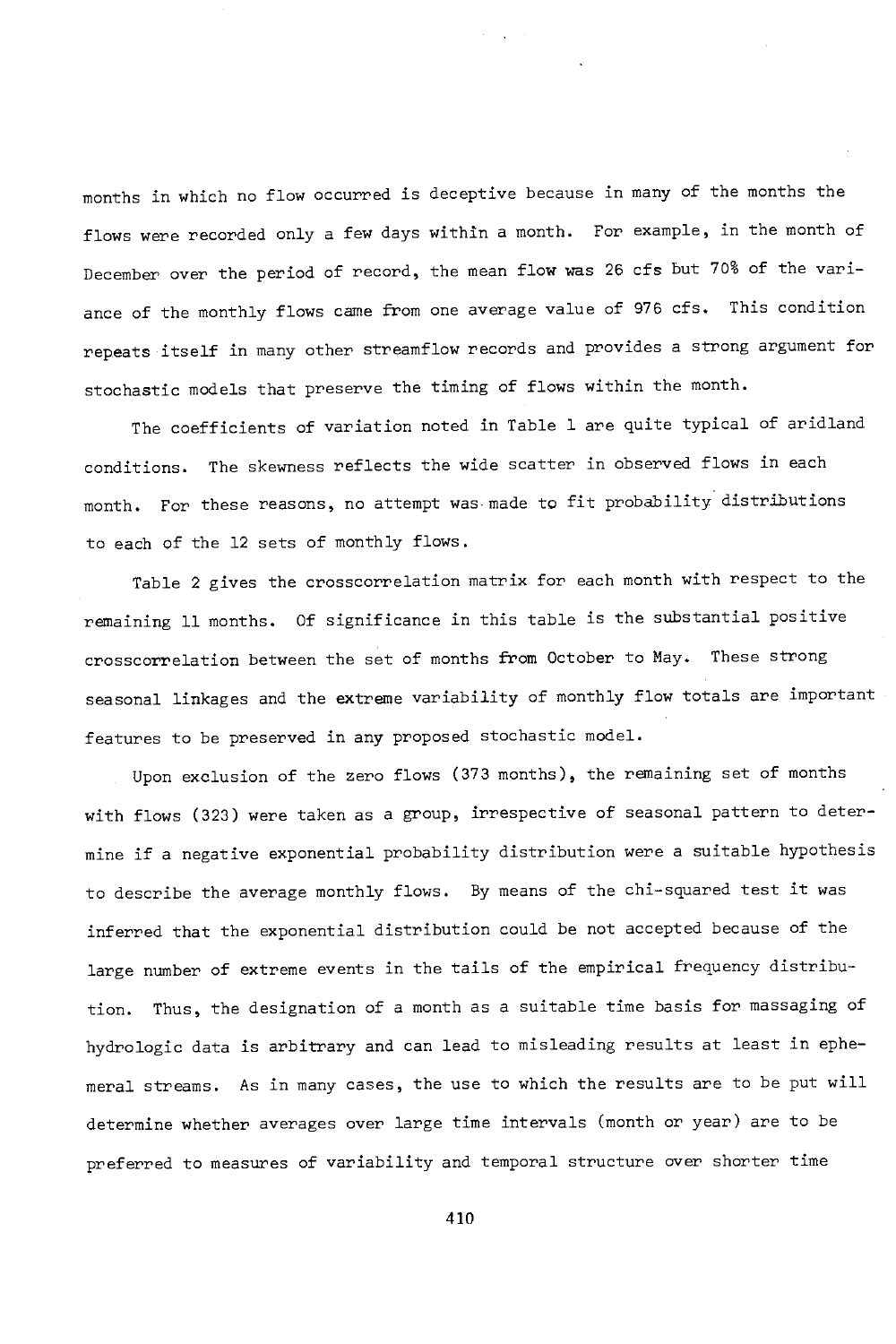intervals.

### Confidence bands on mean and variance of monthly flows

Because statistics, like the mean  $\bar{x}$  and variance s, based on record length n, are estimates of their population values,  $\mu$  and  $\sigma^2$ , respectively, it is desirable to localize or circumscribe the variability of these estimates. The variance of  $\bar{x}$ , (Var x), and of s<sup>2</sup>, (Var s<sup>2</sup>), must be determined by assuming an underlying population from which samples have been collected. On repetitive sampling of this population, other sets of 58 monthly flows could be obtained and new values of  $\overline{x}$ and  $s^2$  found. Because such sampling in nature is not possible, a theoretical or a computer simulation approach is necessary to find the sampling distributions of  $\bar{x}$  and s<sup>2</sup>. In what follows we assume a normal distribution  $N(\mu,\sigma^2)$  for the population even though monthly flows are usually skewed and assume independence of a month's flow from year to year. The latter assumption is easy to justify in terms of zero serial correlation between monthly flows, whereas normality is difficult to justify except for reasons of theoretical convenience. At least, the resulting limits of confidence in estimates of  $\bar{x}$  and  $s^2$  from "short" records give a crude measure of parameter variability and serve as a cautionary warning when making economic analyses based on the single estimates from the historical record.

The two-sided confidence region for the mean  $\mu$  may be constructed from (Lindgren, 1968):

$$
\overline{x} - \frac{\sigma}{n^{1/2}} z_{1-\frac{\alpha}{2}} < \mu < \overline{x} + \frac{\sigma}{n^{1/2}} z_{1-\frac{\alpha}{2}}
$$
 (1)

in which z is the standard normal variate,  $N(0,1)$ , with zero mean and unit variance at a significance level of  $\alpha$  (usually taken as 0.05). The two-sided confidence region for the variance  $\sigma^2$  may be constructed from (Lindgren, 1968):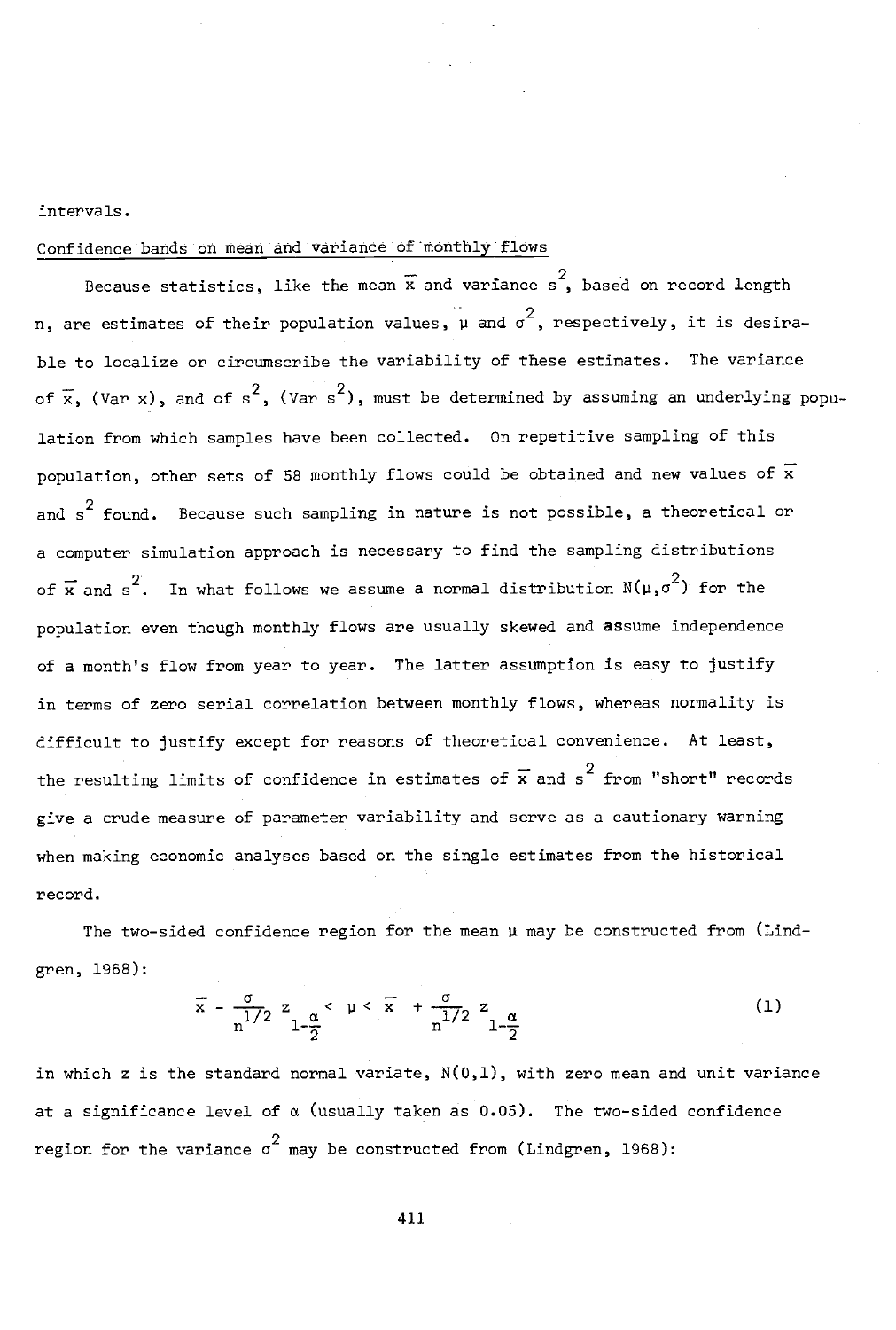$$
\frac{n s^2}{x_\alpha^2} > \sigma^2 > \frac{n s^2}{x_{1-\alpha}^2} \tag{2}
$$

In inequality (1) no assumption of normality is necessary and because of the central limit theorem the Var  $\bar{x}$  = Var x/n for mutually independent random variables. But in inequality (2) for sample variances the "central limit theorem effect" does not hold. In both inequalities (1) and (2), the confidence regions should get tighter (smaller) around the true mean  $\mu$  and variance  $\sigma^2$ , respectively, as n becomes large provided the assumptions hold approximately. The rate of convergence is slower, however, for the bounds on  $\sigma^2$ .

Concerning confidence limits for the skewness shown in Table 1, Kendall (1947) illustrates how the sampling variance of a parameter (moment in this case) depends on a moment that has twice the order of moment of interest. Hence, calculations of sampling variance of mean, variance, and skew depend, respectively, on the 2nd, 4th and 6th order moments. Because estimates of 6th order moments are notoriously weak for available sample sizes in hydrology, no effort was made to construct confidence regions for the skew. The available confidence regions for the skew are based on  $N(\mu,\sigma^2)$  populations; for gamma (Pearson Type III), log-gamma, and other skew populations computer simulation experiments would be necessary to get the form of the sampling distribution for the sample moments.

For Rillito Creek monthly flows Table 3 gives the separate confidence regions for monthly means and variances. For example, in the month of December, the 95% confidence region on the mean is ( -2.572 < 35.950 < 74.471) and on the variance it is (15,782< 21, 949 < 33,298). The region is not tight and so not as much confidence can be placed in  $\overline{x}$  and s<sup>2</sup> as would be desirable. It is well known that a future 58 -year record (in which any design or plan would have to function) would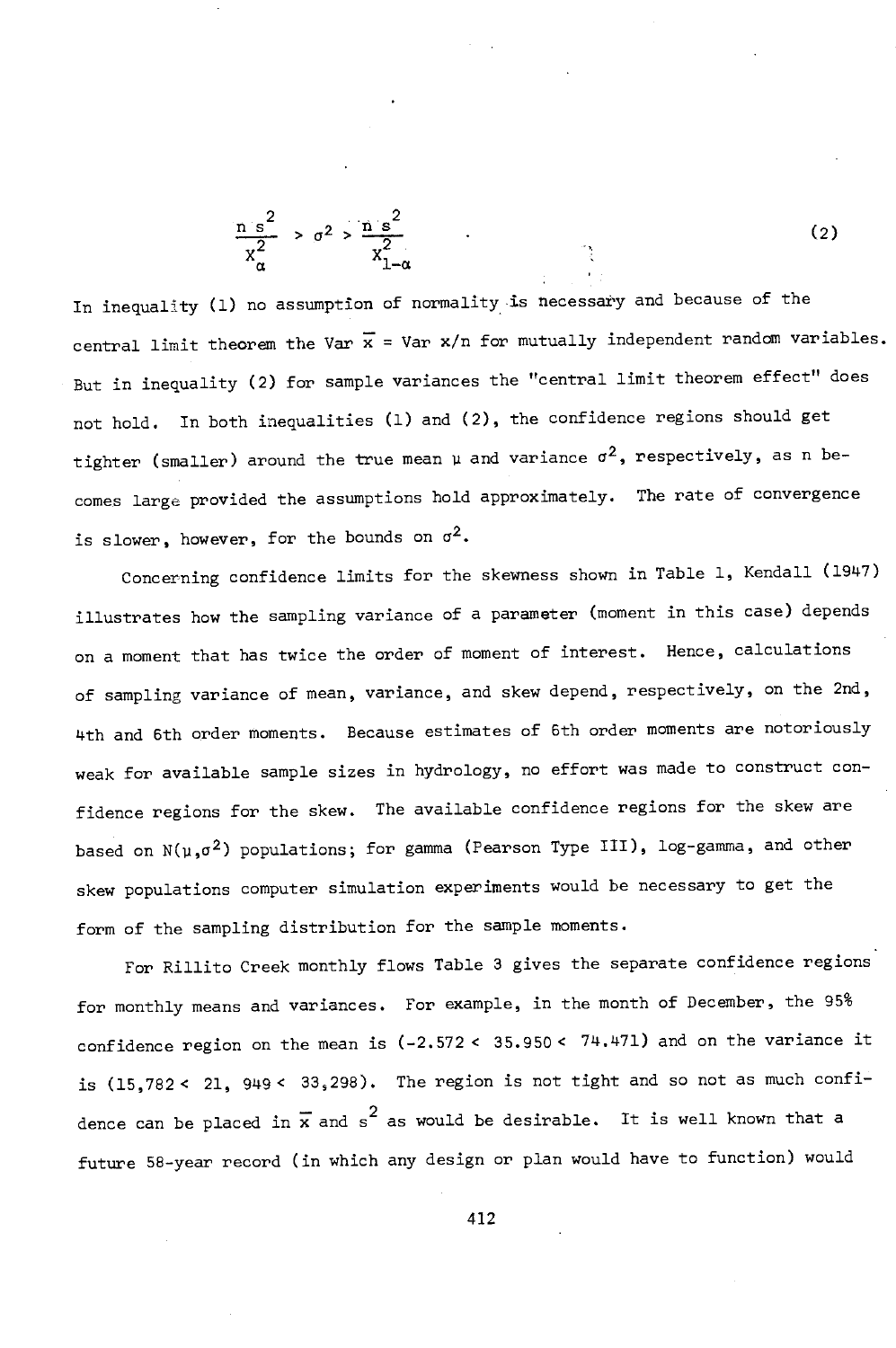| <b>CINET - 1999</b>                                       |                             |
|-----------------------------------------------------------|-----------------------------|
|                                                           |                             |
| Thes on Rillian                                           |                             |
|                                                           |                             |
| i Mid Clic                                                |                             |
| chance Renicme on Monthly Merce and Inspira<br>THINK ES c |                             |
|                                                           |                             |
|                                                           |                             |
|                                                           | くくくじ くくくじ<br>ゴーンコー コン・チンキ ミ |
|                                                           |                             |
| ジントリー しょうしょう                                              |                             |

| MEAN(cfs)     | VARIANCE      | $\frac{1}{2}$<br>LOWER<br>BOUND | $\frac{\text{Alone}}{\text{UPER}}$<br>BOUND | Confidence Limits (95%) - may be rounded<br>off to 2-3 digits.<br>$rac{\sigma^2}{\sigma^2}$<br>BOUND<br><b>LOWER</b> | Alone<br>BOUND<br>UPPER |
|---------------|---------------|---------------------------------|---------------------------------------------|----------------------------------------------------------------------------------------------------------------------|-------------------------|
| 2.403<br>.887 | 3.9<br>67.0   | .275<br>.362                    | 4.533<br>1.392                              | 48.2<br>2.8                                                                                                          | $\ddot{\circ}$<br>101.7 |
| 35.950        | 21,949.9      | $-2.572$                        | 74.471                                      | 15,982.1                                                                                                             | 33,298.2                |
| 25,286        | 8,538.4       | 1.238                           | 49.331                                      | 6,139.1                                                                                                              | 12,952.8                |
| 25.256        | 5,128.9       | 6.637                           | 43.876                                      | 3,687.7                                                                                                              | 7,780.5                 |
| 17.993        | 1,322.9       | 8.540                           | 27.446                                      | 950.5                                                                                                                | 2,005.5                 |
| 1.076         | 12.1          | .170                            | 1.981                                       | $\ddot{8}$ .                                                                                                         | 18.4                    |
| .287          | $\frac{6}{4}$ | $-.270$                         | .843                                        | ი<br>ი                                                                                                               | 7.0                     |
| .590          | 3.7           | .090                            | 1.091                                       | 2.7                                                                                                                  | 6<br>5                  |
| 32.997        | 7,349.9       | 10,706                          | 55.287                                      | 5,277.5                                                                                                              | 11,149.8                |
| 42,127        | 2,526.5       | 29,059                          | 55.186                                      | 1,816.6                                                                                                              | 3,832.9                 |
| 17.681        | 2,071.5       | 5,849                           | 29.514                                      | 1,489.4                                                                                                              | 3,142.5                 |

 $\ddot{\phantom{0}}$ 

l,

l,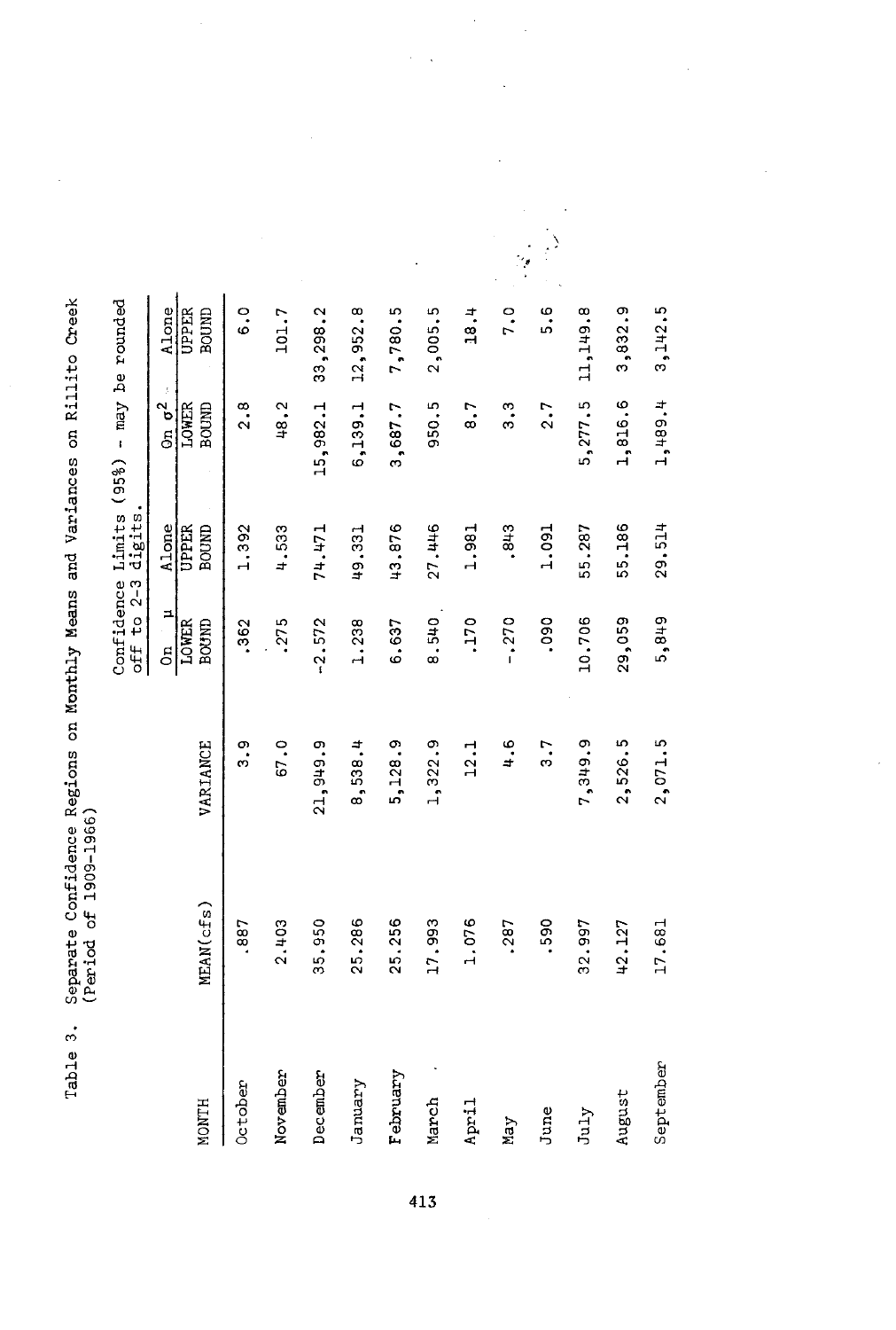not have the same statistical properties as the past record. This fact is an important justification for the emergence of stochastic hydrology. Note that the negative value of the lower bound on the mean is a consequence of skewness in the original data and emphasizes an inherent weakness about reasoning in terms of variances of skew populations.

Simultaneous confidence regions may be constructed by assuming independence of  $\overline{x}$  and s<sup>2</sup>. This is justified when the underlying population is N(µ, $\sigma^2$ ). In this case the joint probability distribution of  $\overline{x}$  and s<sup>2</sup> is described by a normal-chi square distribution (in reality the normal-gamma distribution NG because the chisquare belongs to the gamma family). The NG distribution may give tighter bounds than those shown in Table 3 because of the additional prior information introduced on the joint distribution (provided the assumptions hold). Table 4 gives the simultaneous confidence regions for  $\mu$  based on the lower and upper values of  $\sigma^2$ given in Table 3. The mean discharge given in the second column of Table 4 may be inserted between the lower and upper bounds in each of the three cases to evaluate the spread for both independent and simultaneous confidence regions. The significance of the spread may be judged in terms of the cost of one acre -foot of water for agricultural purposes (\$10/AF say) or for municipal purposes (\$100/AF). Such figures may be used to assess the costs of errors of overestimation and underestimation of mean monthly flows.

#### STATE TRANSITION PROBABILITIES

Modeling the transition from one flow range to another flow range has been in terms of (a) use of the serial correlation or crosscorrelation of flows at adjacent time periods, or (b) use of the probability distribution that describes the transition from one state of flow to another state.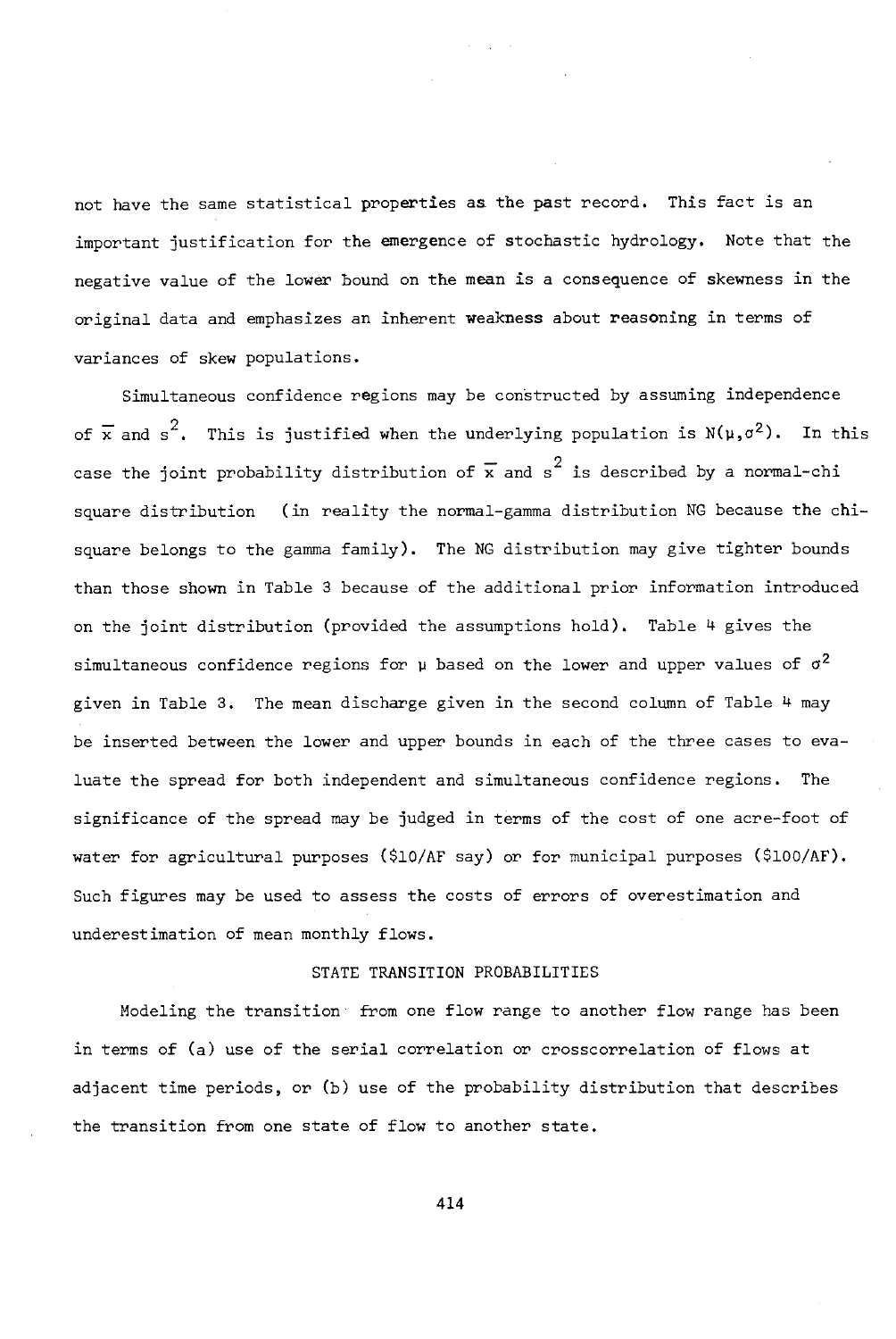|           |                                        |                                                                                                                               |                                              | digits<br>$2-3$                                   | together; numbers may<br>95% Confidence bounds | be rounded<br>u and<br>5                           | taker<br>°‡<br>are<br>off<br>ď     |
|-----------|----------------------------------------|-------------------------------------------------------------------------------------------------------------------------------|----------------------------------------------|---------------------------------------------------|------------------------------------------------|----------------------------------------------------|------------------------------------|
|           | Mean*                                  | ã<br>95%                                                                                                                      | Confidence bounds<br>alone<br>$\overline{a}$ | bound<br>Based                                    | $\frac{1}{3}$ ower<br>5<br>5                   | $\overline{5}$<br>$\overline{5}$<br>Based<br>bound | upper<br>o <sup>2</sup>            |
| Month     | (cfs)                                  | Lower**                                                                                                                       | Upper                                        | Lower <sup>st</sup>                               | Upper                                          | Lower <sup>**</sup>                                | Upper                              |
| October   | .887                                   | .362                                                                                                                          | 1.392                                        | .243                                              | 1.314                                          | -440                                               | 1.511                              |
| November  | 2.403                                  | .275                                                                                                                          | 4.533                                        | $-0.217$                                          | 4,204                                          | .602                                               | 5.023                              |
| December  | 35.950                                 | 2.572<br>ŧ,                                                                                                                   | 74.471                                       | $-11.470$                                         | 68.580                                         | 3.320                                              | 83,370                             |
| January   | 25,286                                 | 1.238                                                                                                                         | 49.331                                       | $-4.254$                                          | 45.646                                         | 4,926                                              | 54,826                             |
| February  | 25,256                                 | 6.637                                                                                                                         | 43.876                                       | 2.376                                             | 41.016                                         | 9.4496                                             | 48.136                             |
| March     | 17.993                                 | 8,540                                                                                                                         | 27.446                                       | 6.373                                             | 16.003                                         | 9.983                                              | 19.613                             |
| April     | 1.076                                  | .170                                                                                                                          | 1.981                                        | $-0.027$                                          | 1,843                                          | .309                                               | 2.179                              |
| May       | .287                                   | $-0.270$                                                                                                                      | .843                                         | -.398                                             | .759                                           | $-185$                                             | .972                               |
| June      | ,590                                   | .090                                                                                                                          | 1.091                                        | 111<br>1                                          | 1.014                                          | .166                                               | 1.291                              |
| July      | 32,997                                 | 10.706                                                                                                                        | 55.287                                       | 5.537                                             | 51.267                                         | 14.727                                             | 60.457                             |
| August    | 42.127                                 | 29,059                                                                                                                        | 55.196                                       | 26.037                                            | 53.147                                         | 31,107                                             | 58.217                             |
| September | 17.681                                 | 5.847                                                                                                                         | 29.514                                       | 3.121                                             | 27.661                                         | 7.701                                              | 32.241                             |
| ÷         | discharge rate is<br>within the month. | The only justification for the number of                                                                                      |                                              | to permit more accurate conversion<br>significant | figures                                        | to acre-foot of total                              | in the mean monthly<br><b>flow</b> |
|           |                                        | **Negative lower confidence bounds arise because of<br>weakness of the notion of confidence<br>the distribution of the means. | IJ<br>ដ<br>                                  | bounds                                            | the normal<br>sense, negative values           | assumption made<br>suggest                         | 5<br>major<br>್<br>ನ               |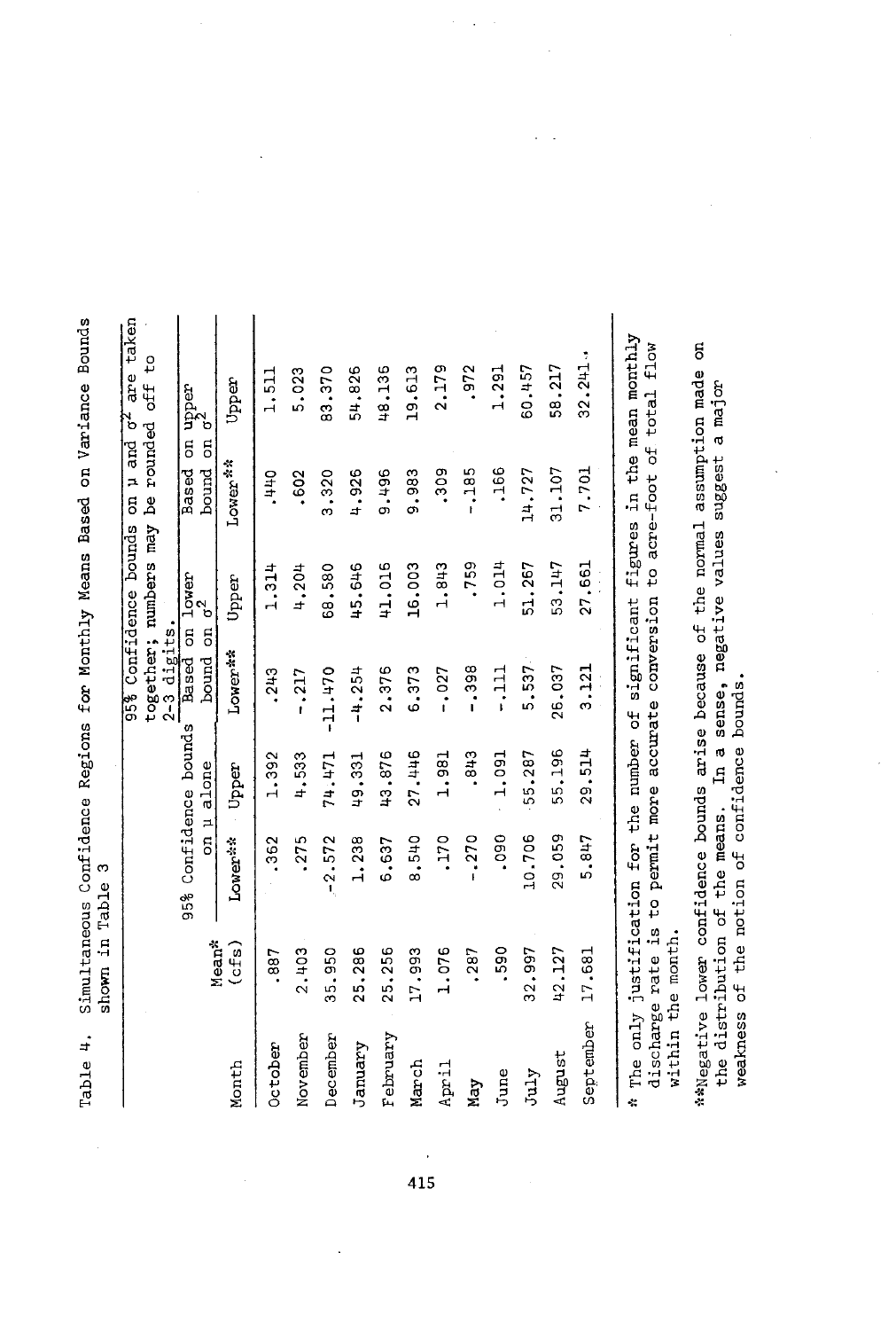The lag-one autoregressive model (Fiering, 1967) :

$$
x_{i} - \overline{x} = r_{1} (x_{i-1} - \overline{x}) + \varepsilon_{i} \tag{3}
$$

exemplifies the first approach; in eq.(3)  $x_i$  and  $x_{i-1}$  are the flows in adjacent time periods i and i-1,  $r_1$  is the lag-one serial correlation coefficient, and  $\varepsilon_{i-1}$ 1 is a random component that allows for preservation of the variance of  $x_i$  or of both the variance and skewness  $(g_1)$ . Then, either a N(0,1) distribution or a gamma distribution,  $G(0,1,g)$  is sampled to obtain  $E_i$  values at each time i. Eq. (3) is not proposed as a model for ephemeral flows but is presented here and later only to illustrate the conceptual relationship between deterministic and stochastic concepts.

The second approach is more general in that one is willing to assume more about the overall properties of the stochastic process. The probability distribution of a state transition may be postulated outright on the basis of prior knowledge or may be determined from empirical analysis of actual data. The latter direction requires large sample sizes as will be shown shortly for monthly flows on Rillito Creek. In the former case, it is common in hydrology to assume a bivariate normal distribution for the flow **x**, or for some transform like the logarithm (log  $x_i$ ); the use of logarithms is, however, fraught with difficulties when the moment properties of the original  $x_i$ 's are compared with those moment properties derived from the inverse transforms of log  $x_i$  obtained from Eq. (3). This arises because the logarithmic transform does not induce a normal distribution for most hydrologic variables (except perhaps for annual flood extremes, mean annual flow, or precipitation extremes in some cases). It is for these reasons and others that we chose to pursue our analysis in the "natural" space of the flows rather than in the logarithmic space.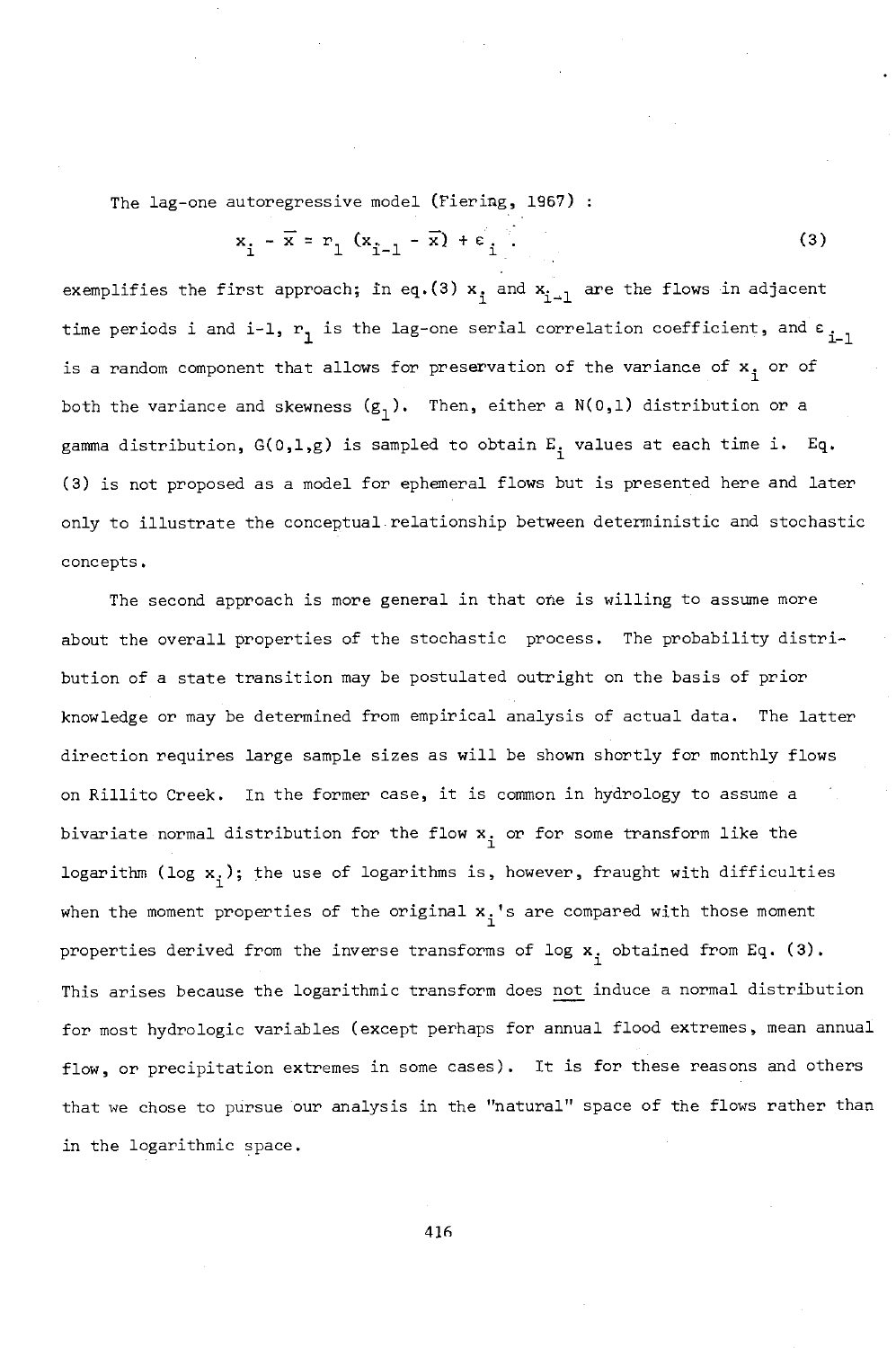The transition from one state (flow) at time  $t$ ,  $S(t)$ , to another state at time  $(t+1)$ ,  $S(t+1)$ , may be generally written as

$$
S(t+1) = F [S(t), X(t)] \tag{4}
$$

wherein F is a state transition function that may be deterministic or stochastic and X(t) is an input disturbance at time t. For example, in eq.(3), if  $\varepsilon$ <sub>i</sub> = 0, then F is deterministic and the transition from  $\mathsf{x}_{\mathbf{i}-1}^{\phantom{\dag}}$  to  $\mathsf{x}_{\mathbf{i}}^{\phantom{\dag}}$  is given by the linear regression equation:

$$
x_{i} - \overline{x} = r_{1}(x_{i-1} - \overline{x})
$$
\n<sup>(5)</sup>

wherein  $r_1$  is simply the least squares estimate of the slope of a straight line. Eq.(5) is the discrete form of the classical hydrograph recession equation:

$$
x(t) = x(o) \exp(-Kt) \tag{6}
$$

in continuous time wherein x(o) is the initial flow rate for the recession and K is the recession or decay constant. Dividing eq. (6) by  $x(t-1) = x(0)$  exp (-K(t-1)) we obtain:

$$
x(t) = x(t-1)e^{-K}
$$
 (7)

from which we find  $r_1 = e^{-K}$  or  $ln(1/r_1) = K$ , thus permitting us to compute easily the recession constant K from the serial correlation coefficient  $r_1$ . In this manner, we see an interconnection between deterministic and stochastic concepts; the transition from  $x(t-1)$  to  $x(t)$  is deterministic at any one time instant t but the overall pattern is stochastic because  $x(t)$  varies stochastically.

An example of a probabilistic state transition F is given by a Markov chain:

$$
P(x_i | x_{i-1}) = P(x_i | x_{i-1}, x_{i-2}, \dots)
$$
 (8)

in which the probability  $P(x_i | x_{i-1})$  tells us that the probability of being in state  $x_i$  at time i depends only on the state at time i-1 and not on the infinite past. The generality of eq.(8) is not well understood because too often it is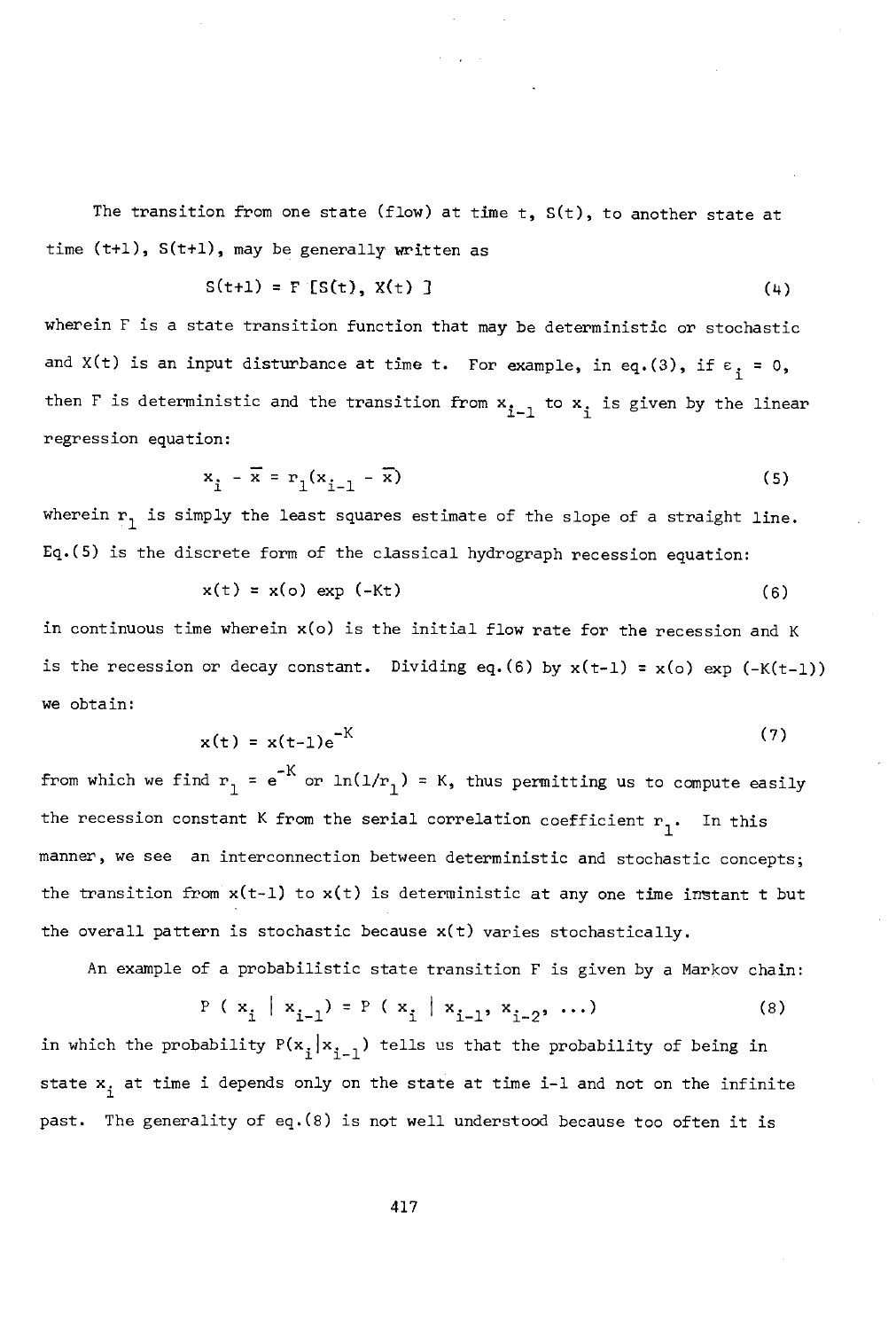misrepresented as eq.(3). In fact, eq.(8) encompasses nonlinear state transitions in contrast to that given by eqs.(3) and (5). The Markov condition encompasses both linear and nonlinear differential equations that might be used as models for F [  $S(t)$ ,  $X(t)$  ]. A further discussion of these issues is given by Denny, et al., (1971) and also by Kisiel and Duckstein (1971) who show how nonlinear behavior of the hydrograph affects the predictions given by eq.(3).

If prior information justifies use of a bivariate normal distribution, then eq.(8) may be written as a joint density function:

$$
p(x_i, x_{i-1}) = \frac{1}{2\pi \sigma_{x_i} \sigma_{x_{i-1}} (1 - r_1^2)^{1/2}} \exp \left(-\frac{z_i^2 - 2r_1 z_{x_i} z_{i-1} + z_{x_{i-1}}^2}{2(1 - r_1^2)}\right)
$$
\n(9)

in which

$$
z_{x_i} = \frac{x_i - \mu_{x_i}}{\sigma_{x_i}}
$$
 (10)

 $\mathbf{x}_{\mathtt{i}}$  and  $\mathbf{x}_{\mathtt{i-1}}$  are the standard deviations of  $\mathbf{x}_{\mathtt{i}}$  and  $\mathbf{x}_{\mathtt{i-1}}$ , respectively, and  $\mathbf{x}_{\mathtt{i}}$ and  $\mu_{x_{i-1}}$  are the means of  $x_i$  and  $x_{i-1}$ , respectively. If the stochastic process  $\{x_i; i=1,2,\ldots\}$  is stationary, then  $\mathsf{h}_{x_i}$  =  $\mathsf{h}_{x_{i-1}}$  and  $\mathsf{h}_{x_i}$  =  $\mathsf{h}_{x_{i-1}}$ , and  $\mathsf{h}_{x_i}$  is constant over any pair of adjacent time intervals. Thus, we have given the necessary assumptions that justify computation of  $\overline{x}$  and s as estimates  $\mu_{\mathbf{y}}$  and  $s_{\mathbf{y}}$  and of  $r_1$  over a sample of size n. If eq.(9) is valid as a model for probabilistic state transitions, then either tables of correlated normal variates or a computer program may be used to simulate a process like that given by eq.(3).

### Empirical evaluation of state transition probabilities

State transition probabilities for monthly flows on the Riilito were evaluated for transitions from a state of zero flow in one month to zero flow in the following month or to one of ten other bounded flow intervals. This was done by counting the number of times a monthly flow satisfied these conditions. The process was repeated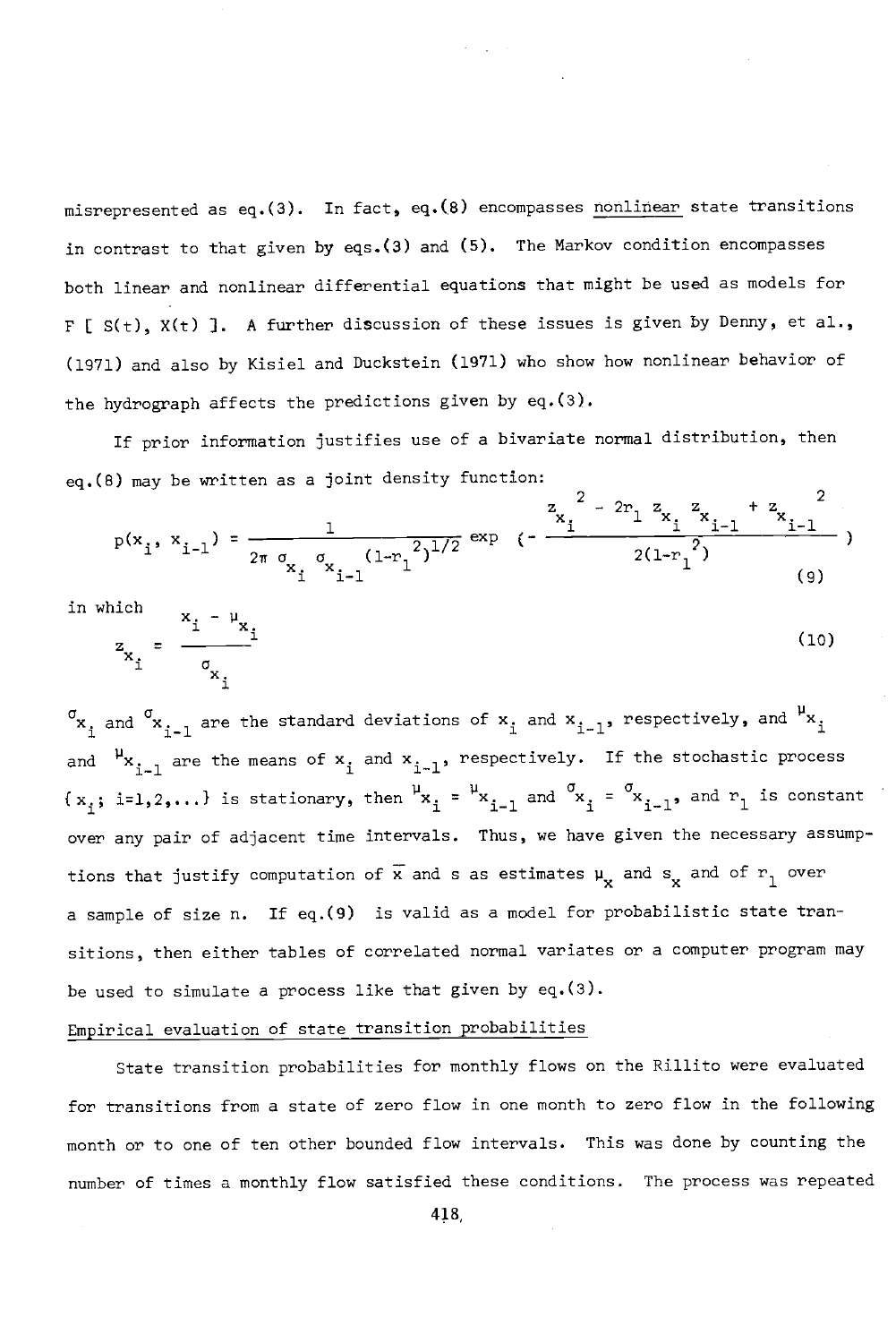for transitions from finite flow to zero or finite flow in the next month. The procedure was repeated for the 12 pairs of adjacent months and are given in Table 5.

From Table 5 we note that many of the cells in the 12 x 12 state transition matrix are empty. This sparsity is a function of record length n and size of class intervals (eleven in this case) used to capture the fineness of state transitions. Each cell gives the absolute frequency  $f_{i,j}$  with which the particular transition occurred in the record; thus, there were 31 transitions from zero flow to zero flow for the October -November pair. To convert this to an estimate of probability of transition from state i to state j,  $P_{i,j}$ , use

$$
\frac{f_{ij}}{12} = \frac{f_{ij}}{f_i}
$$
\n
$$
\sum_{j=1}^{L} f_{ij}
$$
\n(11)

12 in which  $f_i$  is the total number of state transitions in row i. Note that  $\sum_{i=1}^P i j = 1$ by definition because it is certain that a state transition has occurred. Stable estimates of  $P_{i,i}$  are possible only if sufficient data were available. However, inspection of the state transition tables suggests that many of the cells should have a finite value rather than zero. In the next section, we put forward a subjective procedure for filling in these cells.

## Subjective estimation of state transition probabilities

Herein, a procedure is proposed that allows for prior knowledge of the investigator (including his biases). There is no claim that consistent results are possible from one person to another. Nonetheless, serious consideration of the approach seems warranted for two reasons: (a) inadequacy of "objective" methods as outlined earlier in this paper, and (b) common use of subjective guessing in actual hydraulic practice. Pending resolution of problems in the stochastic modeling of ephemeral flows, a structured subjective approach to data analysis offers the chance of consistent results from person to person. Each person's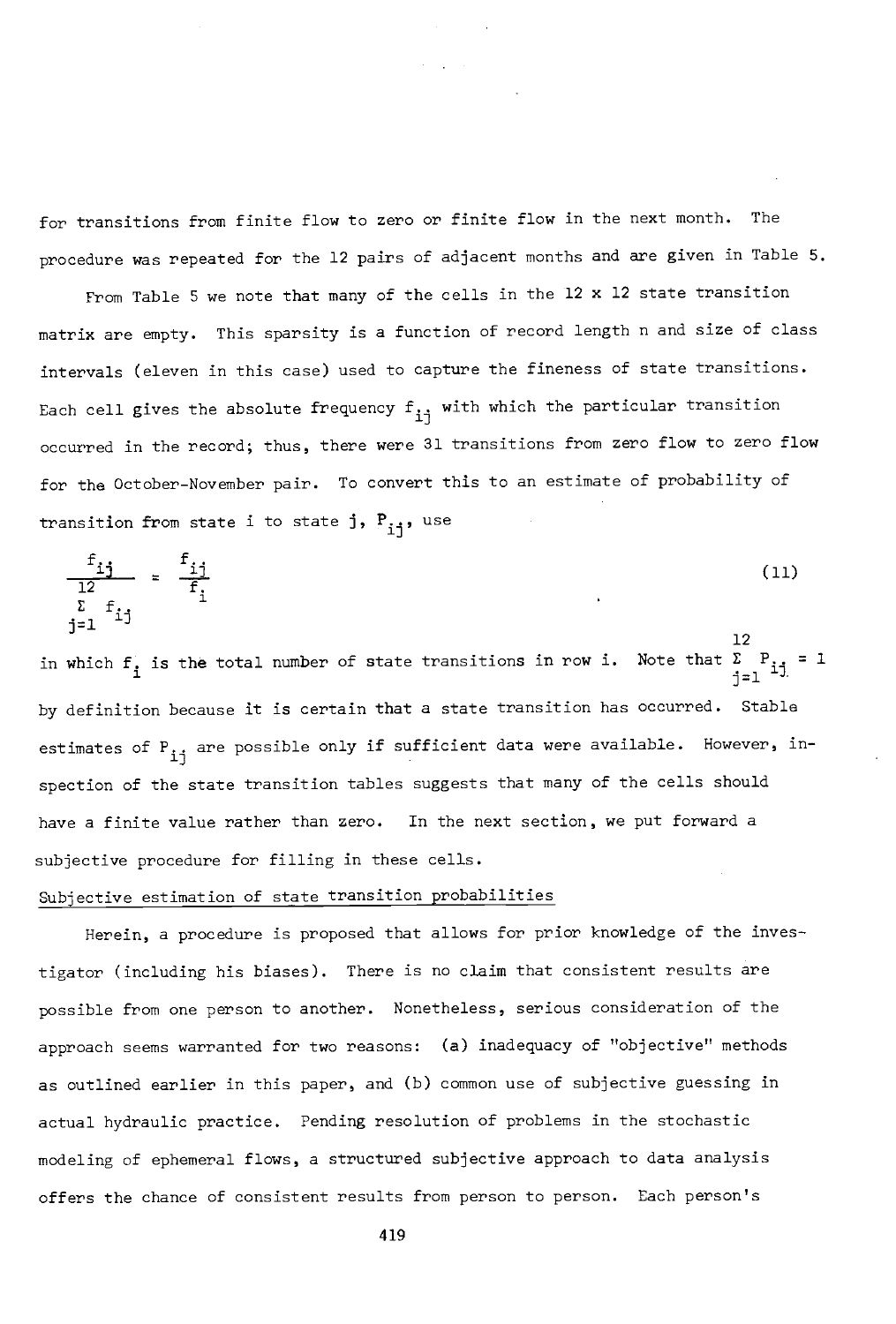#### Table 5. Frequency of specified state transitions from month i to month i+1 for monthly flows (in cfs) on Rillito Creek (for period of 1909 -1966).

#### (1) October- November state transitions

| NOV<br>$OCT \setminus$ State<br><b>State</b><br>j.<br>i | $\circ$ | $O -$<br>10 | 20 30        |        | 40 | 50           | 60 | 80 | 100 | $11-21-31-41-51-61-81-101-$<br>150 | 151-<br>250 | $251 -$<br>largest values |
|---------------------------------------------------------|---------|-------------|--------------|--------|----|--------------|----|----|-----|------------------------------------|-------------|---------------------------|
| $\circ$                                                 | 31      | 6           |              |        | ı  |              |    |    |     |                                    |             |                           |
| $0 - 10$                                                | $10$    | 7           | $\mathbf{1}$ | $\,$ 1 |    | $\mathbf{1}$ |    |    |     |                                    |             |                           |
| $11 - 20$                                               |         |             |              |        |    |              |    |    |     |                                    |             |                           |
| $21 - 30$                                               |         |             |              |        |    |              |    |    |     |                                    |             |                           |
| $31 - 40$                                               |         |             |              |        |    |              |    |    |     |                                    |             |                           |
| $41 - 50$                                               |         |             |              |        |    |              |    |    |     |                                    |             |                           |
| $51 - 60$                                               |         |             |              |        |    |              |    |    |     |                                    |             |                           |
| $61 - 80$                                               |         |             |              |        |    |              |    |    |     |                                    |             |                           |
| 81-100                                                  |         |             |              |        |    |              |    |    |     |                                    |             |                           |
| 101-150                                                 |         |             |              |        |    |              |    |    |     |                                    |             |                           |
| 151-250                                                 |         |             |              |        |    |              |    |    |     |                                    |             | 11 July 1                 |
| 251-largest                                             |         |             |              |        |    |              |    |    |     |                                    |             |                           |

value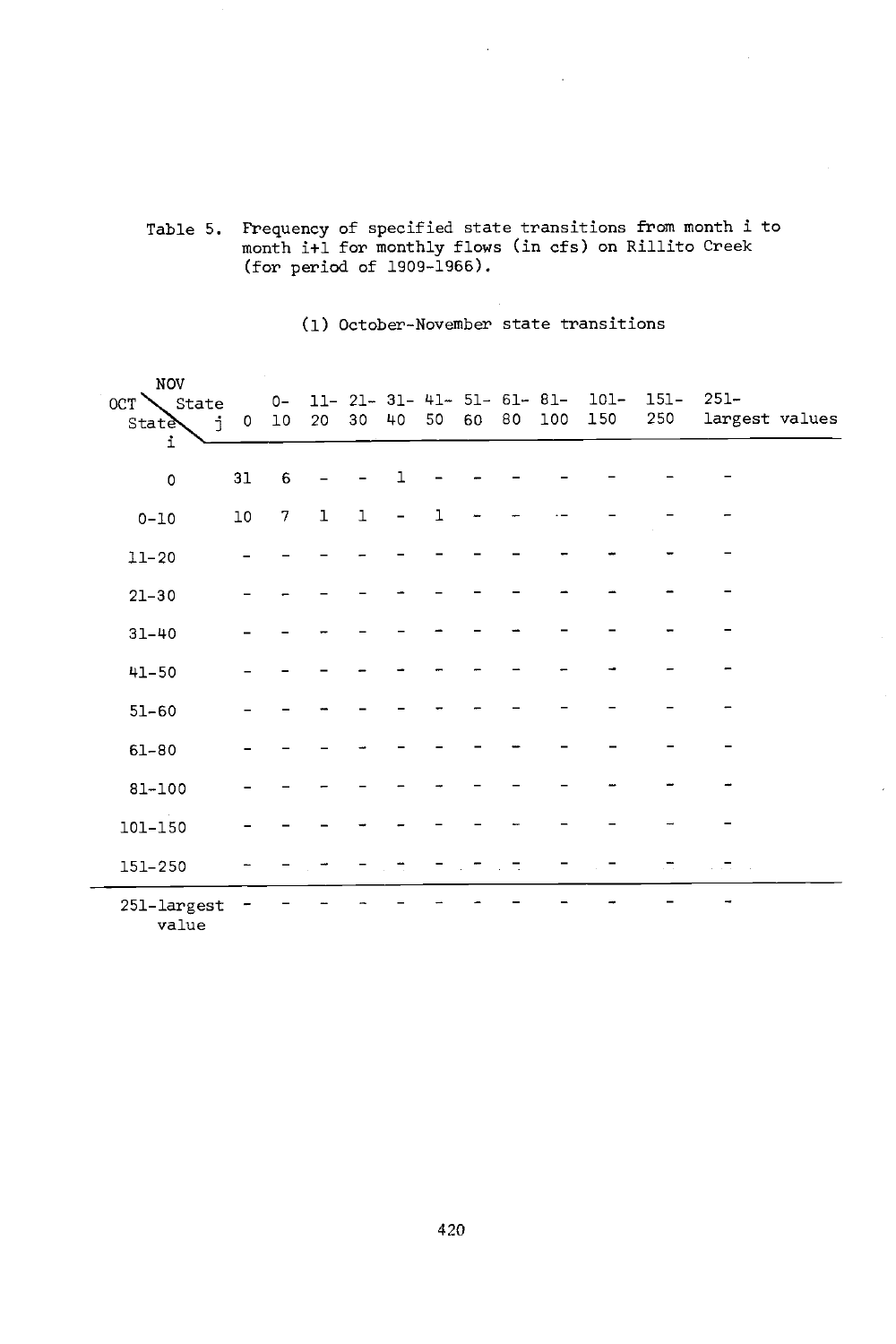|                                                                         |                          |                           |       |                |    |             |      |    |                                    |                                     |                | (2) November-December state transitions |  |
|-------------------------------------------------------------------------|--------------------------|---------------------------|-------|----------------|----|-------------|------|----|------------------------------------|-------------------------------------|----------------|-----------------------------------------|--|
| DEC                                                                     |                          |                           |       |                |    |             |      |    |                                    |                                     |                |                                         |  |
| State<br>NOV<br>j.<br>State                                             | $\mathbf{0}$             | $O -$<br>10 <sup>10</sup> | 20    |                |    | 30.40.50 60 |      | 80 | 100 150                            | $11-21-31-41-51-61-81-101-151-251-$ | 250            | largest values                          |  |
| i                                                                       |                          |                           |       |                |    |             |      |    |                                    |                                     |                |                                         |  |
| 0                                                                       | 34                       | 4                         |       | ı              |    |             |      |    | ı                                  |                                     |                | ı                                       |  |
| $0 - 10$                                                                | 6                        | 3                         | 1     |                |    | ı           |      |    | 1                                  |                                     | 1              | -                                       |  |
| $11 - 20$                                                               | -                        | ı                         |       |                |    |             |      |    |                                    |                                     |                | $\overline{a}$                          |  |
| $21 - 30$                                                               |                          |                           |       |                |    |             |      |    |                                    |                                     |                | ı                                       |  |
| $31 - 40$                                                               |                          |                           |       | ı              | -  | 1           |      |    |                                    |                                     |                |                                         |  |
| $41 - 50$                                                               |                          |                           |       |                |    |             |      |    |                                    |                                     |                |                                         |  |
|                                                                         |                          |                           |       |                |    |             |      |    |                                    |                                     |                |                                         |  |
|                                                                         |                          |                           |       |                |    |             |      |    |                                    |                                     |                | (3) December-January state transitions  |  |
| JAN<br>DEC<br>State<br>j<br>$Start$ <sup><math>\frac{1}{2}</math></sup> | 0                        | $0-$                      | 10 20 | 30             | 40 | 50          | - 60 | 80 | 11- 21- 31- 41- 51- 61- 81-<br>100 | 101-<br>150                         | $151 -$<br>250 | $251 -$<br>largest value                |  |
| 0                                                                       | 29                       | 7                         |       |                | ı  | ı           |      |    |                                    |                                     |                | ı                                       |  |
|                                                                         |                          |                           | ı     | $\overline{a}$ |    |             |      |    |                                    |                                     |                |                                         |  |
| $0 - 10$                                                                | $\overline{2}$           | 3                         |       | 2              | ı  |             |      |    |                                    |                                     |                |                                         |  |
| $11 - 20$                                                               | L.                       | ı                         |       |                |    |             |      |    |                                    |                                     |                |                                         |  |
| $21 - 30$                                                               | $\overline{\phantom{0}}$ | ı                         |       | ı              |    |             |      |    |                                    |                                     |                |                                         |  |
| $31 - 40$                                                               |                          |                           |       |                |    |             |      |    |                                    |                                     |                |                                         |  |
| $41 - 50$                                                               |                          |                           |       |                |    |             |      | ı  |                                    |                                     | ı              |                                         |  |
| $51 - 60$                                                               |                          |                           |       |                |    |             |      |    |                                    |                                     |                |                                         |  |
| $61 - 80$                                                               |                          |                           |       |                |    |             |      |    |                                    |                                     |                |                                         |  |
| 81-100                                                                  |                          | 2                         |       |                |    |             |      |    |                                    |                                     |                |                                         |  |
| 101-150                                                                 |                          |                           |       |                |    |             |      |    |                                    |                                     |                |                                         |  |
| 151-250                                                                 |                          |                           |       |                |    | ı           |      |    |                                    |                                     |                |                                         |  |
| 251-largest<br>value                                                    | $\overline{\phantom{a}}$ | ı                         |       |                |    |             |      |    |                                    |                                     |                | 1                                       |  |

 $\mathcal{L} = \mathcal{L} \times \mathcal{L}$ 

 $\mathcal{L}$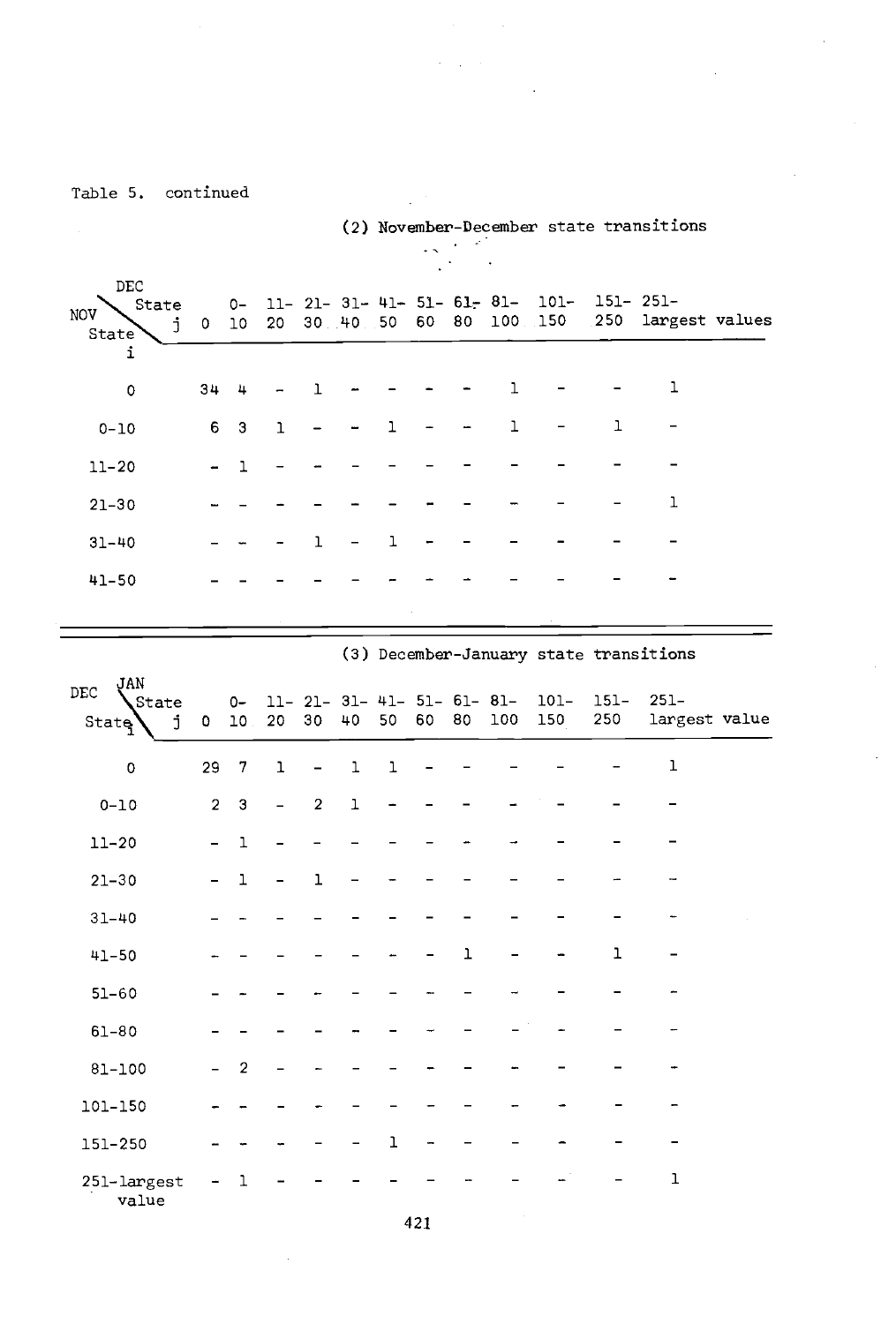$\bar{z}$ 

| FEB<br>JAN<br>State<br>State'<br>j<br>i | $\circ$        | $0-$<br>10     |   | 20 30        | 40 | 50 | 60             | 80 | $11 - 21 - 31 - 41 - 51 - 61 - 81 -$<br>100 | $101-$<br>150 | $151 -$<br>250 | $251 -$<br>largest values |  |
|-----------------------------------------|----------------|----------------|---|--------------|----|----|----------------|----|---------------------------------------------|---------------|----------------|---------------------------|--|
| $\circ$                                 | 23             | 5              |   |              |    |    | $\overline{2}$ |    | 1                                           |               |                |                           |  |
| $0 - 10$                                | 5              | $\frac{1}{2}$  | 3 | $\mathbf{I}$ |    |    |                |    | ı                                           |               |                |                           |  |
| $11 - 20$                               |                | $\mathbf 1$    |   |              |    |    |                |    |                                             |               | ı              |                           |  |
| $21 - 30$                               |                | $\overline{2}$ |   |              |    |    |                | ٦  |                                             |               |                |                           |  |
| $31 - 40$                               | $\overline{2}$ |                |   |              |    |    |                |    |                                             |               |                |                           |  |
| $41 - 50$                               |                | $\mathbf{1}$   |   |              |    |    |                | ٦  |                                             |               |                |                           |  |
| $51 - 60$                               |                |                |   |              |    |    |                |    |                                             |               |                |                           |  |
| $61 - 80$                               |                |                |   |              |    |    |                |    |                                             |               | ı              |                           |  |
| $81 - 100$                              |                |                |   |              |    |    |                |    |                                             |               |                |                           |  |
| 101-150                                 |                |                |   |              |    |    |                |    |                                             |               |                |                           |  |
| 151-250                                 | $\mathbf{1}$   |                |   |              |    |    |                |    |                                             |               |                |                           |  |
| 251-largest<br>value                    |                |                |   |              |    |    |                |    |                                             |               |                | $\mathbf 1$               |  |

l.

 $\mathcal{L}$ 

(4) January- February state transitions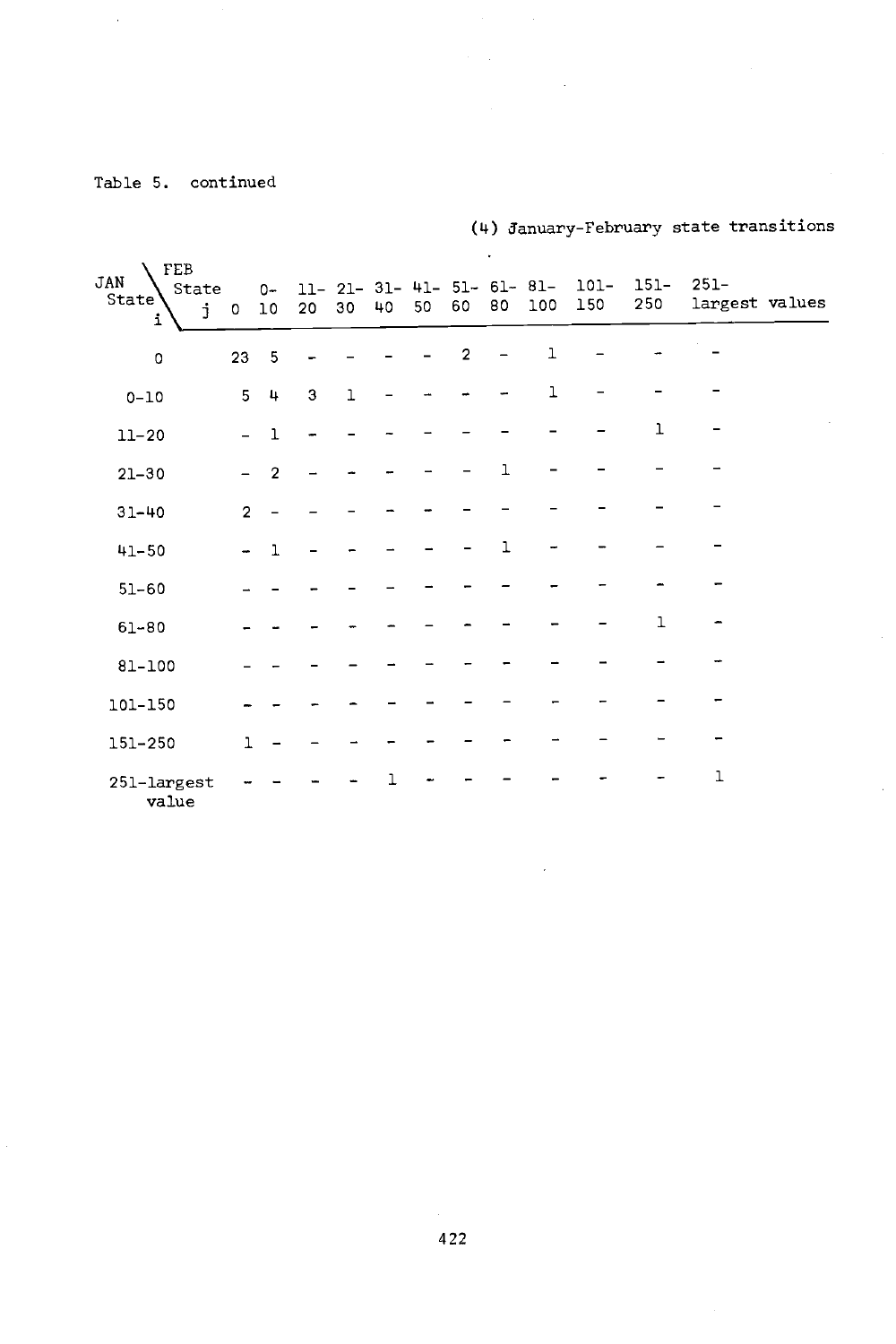$\frac{1}{\sqrt{2}}$ l,

(5) February -March state transitions

 $\mathcal{L}^{\mathcal{L}}$ 

| MAR                         |                |                 |              |              |                                                |    |              |              | ٠   |                |                      |                |  |
|-----------------------------|----------------|-----------------|--------------|--------------|------------------------------------------------|----|--------------|--------------|-----|----------------|----------------------|----------------|--|
| State<br>FEB<br>State\<br>i | $j$ 0          | 10 <sub>1</sub> |              | 20.30        | $0 - 11 - 21 - 31 - 41 - 51 - 61 - 81 -$<br>40 | 50 | 60           | 80           | 100 | 101-<br>150    | $151 - 251 -$<br>250 | largest values |  |
| 0                           | 21             | 5               |              |              | $\overline{2}$                                 |    | $\mathbf{1}$ | $\mathbf{1}$ |     | $\mathbf{1}$   |                      |                |  |
| $0 - 10$                    | $\mathbf{1}$   | 9               | $\mathbf{1}$ |              |                                                |    |              |              |     | $\overline{c}$ |                      |                |  |
| $11 - 20$                   | $\overline{2}$ | $\mathbf 1$     |              |              |                                                |    |              |              |     |                |                      |                |  |
| $21 - 30$                   |                |                 |              | ٦            |                                                |    |              |              |     |                |                      |                |  |
| $31 - 40$                   |                |                 |              |              |                                                |    |              |              |     |                |                      |                |  |
| $41 - 50$                   |                |                 |              |              |                                                |    |              |              |     |                |                      |                |  |
| $51 - 60$                   | $\mathbf{1}$   | $\mathbf{1}$    |              |              |                                                |    |              |              |     |                |                      |                |  |
| $61 - 80$                   |                |                 | ٦            |              |                                                |    |              |              |     | $\mathbf 1$    |                      |                |  |
| 81-100                      |                | $\mathbf{1}$    |              | $\mathbf{1}$ |                                                |    |              |              |     |                |                      |                |  |
| 101-150                     |                |                 |              |              |                                                |    |              |              |     |                |                      |                |  |
| 151-250                     |                |                 |              |              | 2                                              |    |              |              |     |                |                      |                |  |
| 251-largest<br>value        |                |                 |              |              |                                                |    |              |              |     |                | 1                    |                |  |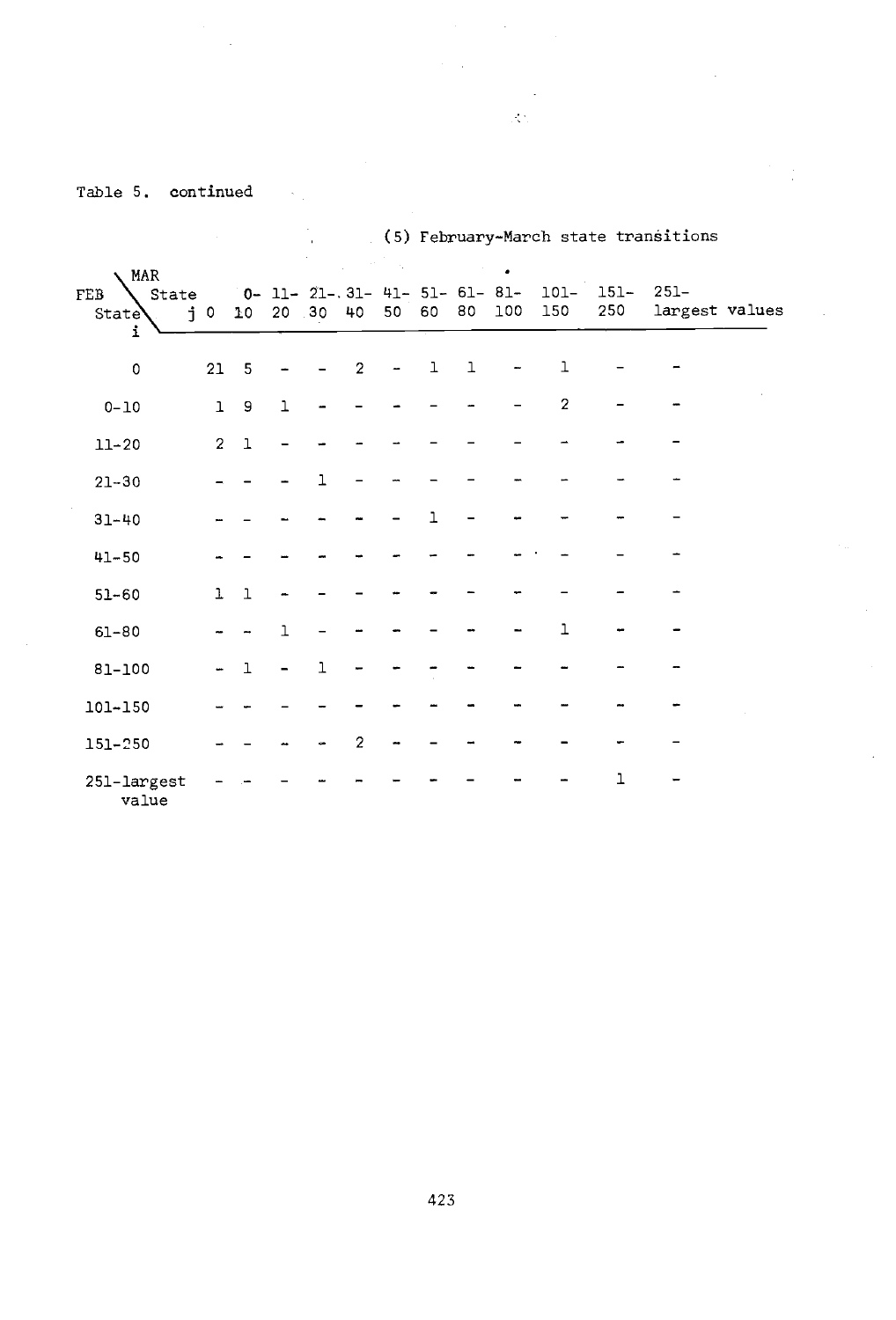(6) March-April state transitions

 $\label{eq:2} \frac{1}{\sqrt{2}}\left(\frac{1}{\sqrt{2}}\right)^{2} \left(\frac{1}{\sqrt{2}}\right)^{2} \left(\frac{1}{\sqrt{2}}\right)^{2} \left(\frac{1}{\sqrt{2}}\right)^{2} \left(\frac{1}{\sqrt{2}}\right)^{2} \left(\frac{1}{\sqrt{2}}\right)^{2} \left(\frac{1}{\sqrt{2}}\right)^{2} \left(\frac{1}{\sqrt{2}}\right)^{2} \left(\frac{1}{\sqrt{2}}\right)^{2} \left(\frac{1}{\sqrt{2}}\right)^{2} \left(\frac{1}{\sqrt{2}}\right)^{2} \left(\frac{$  $\mathcal{L}^{\mathcal{L}}(\mathcal{L}^{\mathcal{L}}(\mathcal{L}^{\mathcal{L}}))$  ,  $\mathcal{L}^{\mathcal{L}}(\mathcal{L}^{\mathcal{L}}(\mathcal{L}^{\mathcal{L}}))$ 

| APR                        |                |                |              |    |  |  |                                                |        | P.                                                |  |
|----------------------------|----------------|----------------|--------------|----|--|--|------------------------------------------------|--------|---------------------------------------------------|--|
| State<br>MAR<br>Ĵ<br>State |                |                | 0 10 20      | 30 |  |  | $0 - 11 - 21 - 31 - 41 - 51 - 61 - 81 - 101 -$ | $151-$ | $251 -$<br>40 50 60 80 100 150 250 largest values |  |
| i                          |                |                |              |    |  |  |                                                |        |                                                   |  |
| $\circ$                    | 23             | $\overline{2}$ |              |    |  |  |                                                |        |                                                   |  |
| $0 - 10$                   | $11\,$         | 5              | $\mathbf{1}$ |    |  |  |                                                |        |                                                   |  |
| $11 - 20$                  | $\overline{2}$ |                |              |    |  |  |                                                |        |                                                   |  |
| $21 - 30$                  | $\overline{2}$ |                |              |    |  |  |                                                |        |                                                   |  |
| $31 - 40$                  | $\overline{2}$ | $\overline{2}$ |              |    |  |  |                                                |        |                                                   |  |
| $41 - 50$                  |                |                |              |    |  |  |                                                |        |                                                   |  |
| $51 - 60$                  | $\overline{2}$ |                |              |    |  |  |                                                |        |                                                   |  |
| $61 - 80$                  |                | ٦              |              |    |  |  |                                                |        |                                                   |  |
| 81-100                     |                |                |              |    |  |  |                                                |        |                                                   |  |
| 101-150                    | 3              | $\mathbf{1}$   |              |    |  |  |                                                |        |                                                   |  |
| 151-250                    |                |                |              | ı  |  |  |                                                |        |                                                   |  |
| 251-largest<br>value       |                |                |              |    |  |  |                                                |        |                                                   |  |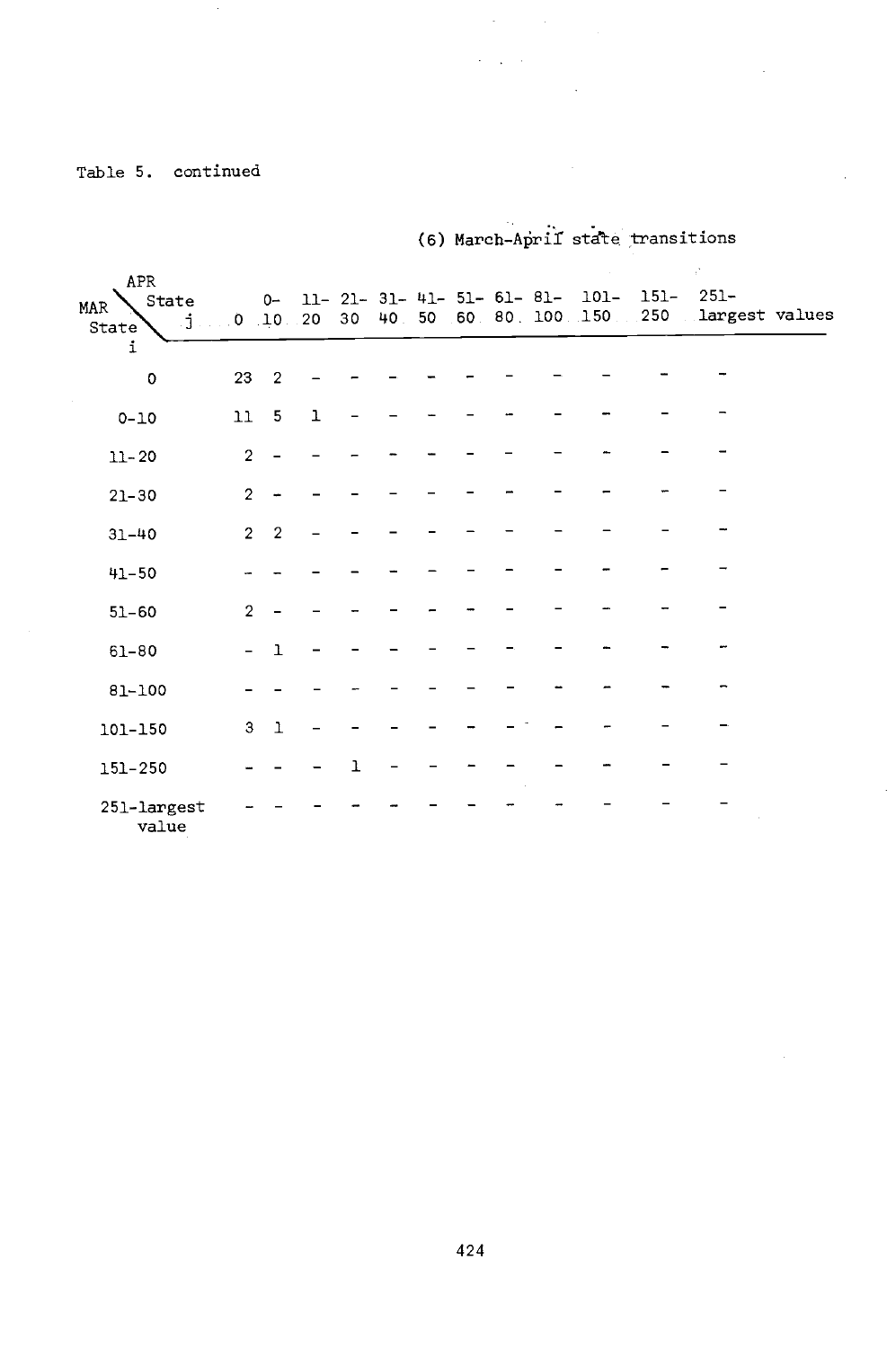(7) April -May state transitions

 $\sim$ 

| MAY<br>State<br>$\mbox{\sc APR}$<br>j<br>State | The Contract |          |  |  |  |  | 0- 11- 21- 31- 41- 51- 61- 81- 101- 151- 251-<br>0 10 20 30 40 50 60 80 100 150 250 1argest values |  |
|------------------------------------------------|--------------|----------|--|--|--|--|----------------------------------------------------------------------------------------------------|--|
| 0                                              |              | $41 \t2$ |  |  |  |  |                                                                                                    |  |
| $0 - 10$                                       | <b>TT</b>    |          |  |  |  |  |                                                                                                    |  |
| $11 - 20$                                      |              |          |  |  |  |  |                                                                                                    |  |
| $21 - 30$                                      |              |          |  |  |  |  |                                                                                                    |  |
| $31 - 40$                                      |              |          |  |  |  |  |                                                                                                    |  |
|                                                |              |          |  |  |  |  |                                                                                                    |  |

|  |  |  | (8) May-June state transitions |
|--|--|--|--------------------------------|
|--|--|--|--------------------------------|

| JUN<br>MAY State 0- 11-21-31-41-51-61-81-101-151-251-<br>State 1 0 10 20 30 40 50 60 80 100 150 250 largest values |   |       |  |  |  |  |  |  |
|--------------------------------------------------------------------------------------------------------------------|---|-------|--|--|--|--|--|--|
| 0                                                                                                                  |   | 44 10 |  |  |  |  |  |  |
| $0 - 10$                                                                                                           | 3 |       |  |  |  |  |  |  |
| $11 - 20$                                                                                                          |   |       |  |  |  |  |  |  |
| $21 - 30$                                                                                                          |   |       |  |  |  |  |  |  |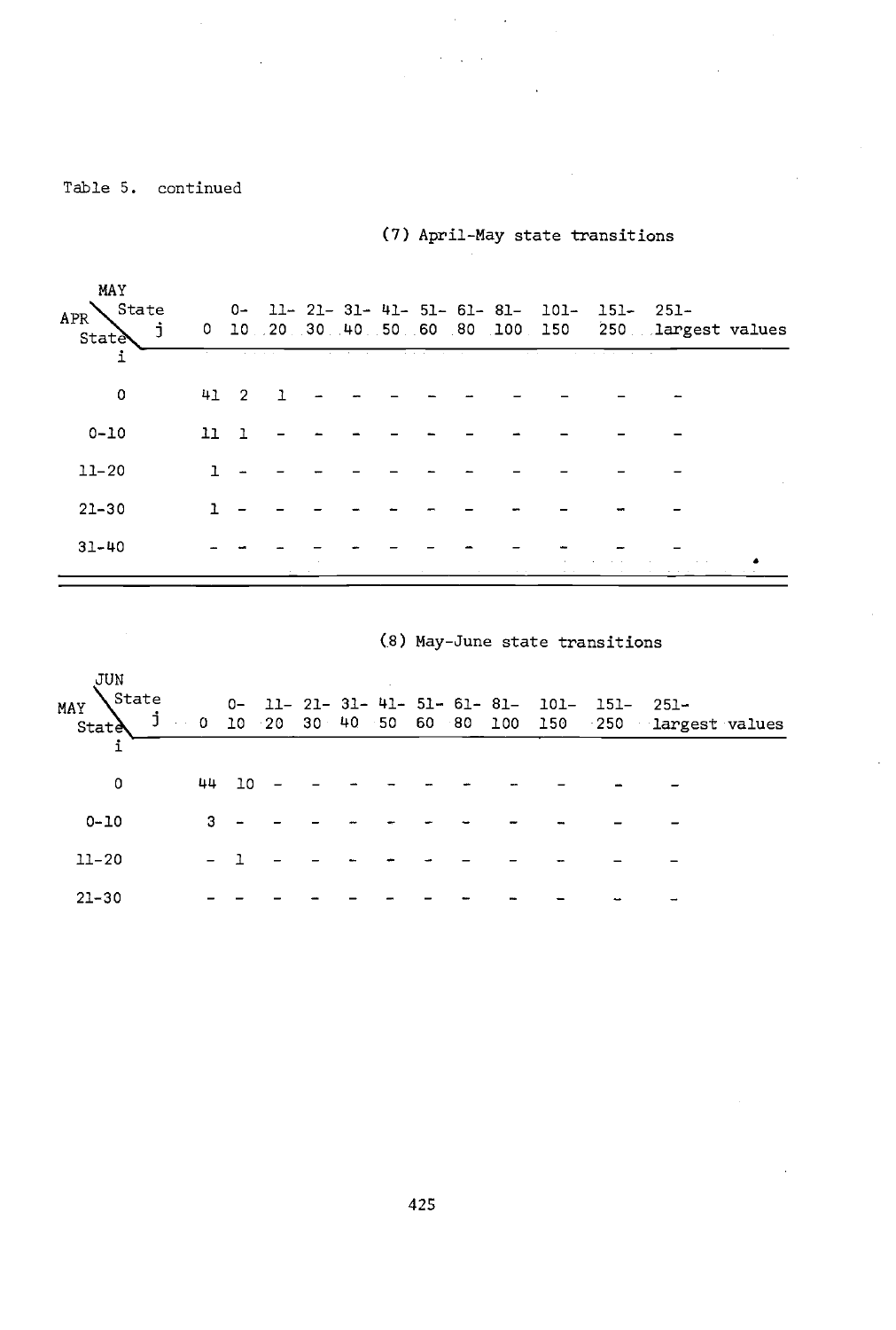## (9) June -July state transitions

 $\sim$   $\alpha$ 

 $\mathcal{C}=\sqrt{1-\lambda}$ 

| JULY<br>State<br>JUNE<br>State |                |          |                                 |  |                 |                                                             | $0-11-21-31-41-51-61-81-101-151-251-$ | $j$ 0 10 20 30 40 50 60 80 100 150 250 largest values |
|--------------------------------|----------------|----------|---------------------------------|--|-----------------|-------------------------------------------------------------|---------------------------------------|-------------------------------------------------------|
| $\circ$                        |                |          |                                 |  |                 |                                                             | $6$ 21 6 4 3 1 1 1 2 - - 2            |                                                       |
| $0 - 10$                       | <b>Service</b> |          |                                 |  |                 | $5 \quad 1 \quad - \quad 1 \quad 1 \quad 2 \quad - \quad -$ |                                       |                                                       |
| $11 - 20$                      |                |          |                                 |  |                 |                                                             |                                       |                                                       |
|                                |                | ALC: YES | the contract of the contract of |  | <b>Contract</b> |                                                             | the control of the                    | ALC: NO                                               |

## (10) July- August state transitions

| 、AUG                              |                |                |                |                 |                |                |              |                |                                      |                     |                |                           |
|-----------------------------------|----------------|----------------|----------------|-----------------|----------------|----------------|--------------|----------------|--------------------------------------|---------------------|----------------|---------------------------|
| State<br>JUL<br><b>State</b><br>j | $\circ$        | $0-$<br>$10$   | 20             | 30 <sub>o</sub> | 40             |                | 50 60        |                | $11 - 21 - 31 - 41 - 51 - 61 - 81 -$ | 101-<br>80 100 150  | $151 -$<br>250 | $251 -$<br>largest values |
| i                                 |                |                |                |                 |                |                |              |                |                                      |                     |                |                           |
| $\mathsf{o}\,$                    | ı              | $\overline{c}$ |                | $\mathbf 1$     | $\overline{2}$ |                |              |                |                                      |                     |                |                           |
| $0 - 10$                          | $\overline{2}$ | 12             | $\mathbf{3}$   | $\overline{a}$  | 3              | $\overline{2}$ |              | $\mathbf{1}$   |                                      | 3                   |                |                           |
| $11 - 20$                         |                |                | $\overline{2}$ | $\overline{2}$  | $\mathbf 1$    | $\overline{a}$ | $\mathbf{1}$ |                |                                      | $\mathbf 1$         |                |                           |
| $21 - 30$                         | $\mathbf{1}$   |                |                |                 | $\mathbf{1}$   |                |              | $\overline{2}$ | 1                                    |                     |                |                           |
| $31 - 40$                         |                |                |                |                 | $\mathbf{1}$   |                |              |                |                                      | $\mathbf 1$         |                |                           |
| $41 - 50$                         |                |                |                |                 |                | $\mathbf{1}$   |              | $\mathbf{1}$   | ı                                    | $\mathsf{O}\xspace$ |                |                           |
| $51 - 60$                         |                | $\mathbf{1}$   |                | $\mathbf{1}$    |                |                | $\mathbf{1}$ |                |                                      |                     |                |                           |
| $61 - 80$                         |                |                |                |                 |                |                |              |                |                                      | ı                   |                |                           |
| $81 - 100$                        |                |                |                |                 |                | $\mathbf{1}$   |              |                |                                      |                     | $\mathbf{I}$   |                           |
| 101-150                           |                | $\mathbf{I}$   |                |                 |                |                |              |                |                                      |                     |                |                           |
| 151-250                           |                |                |                |                 |                |                |              |                |                                      |                     |                |                           |
| 251-largest<br>value              |                |                |                |                 |                |                |              | 1              |                                      |                     |                | ı                         |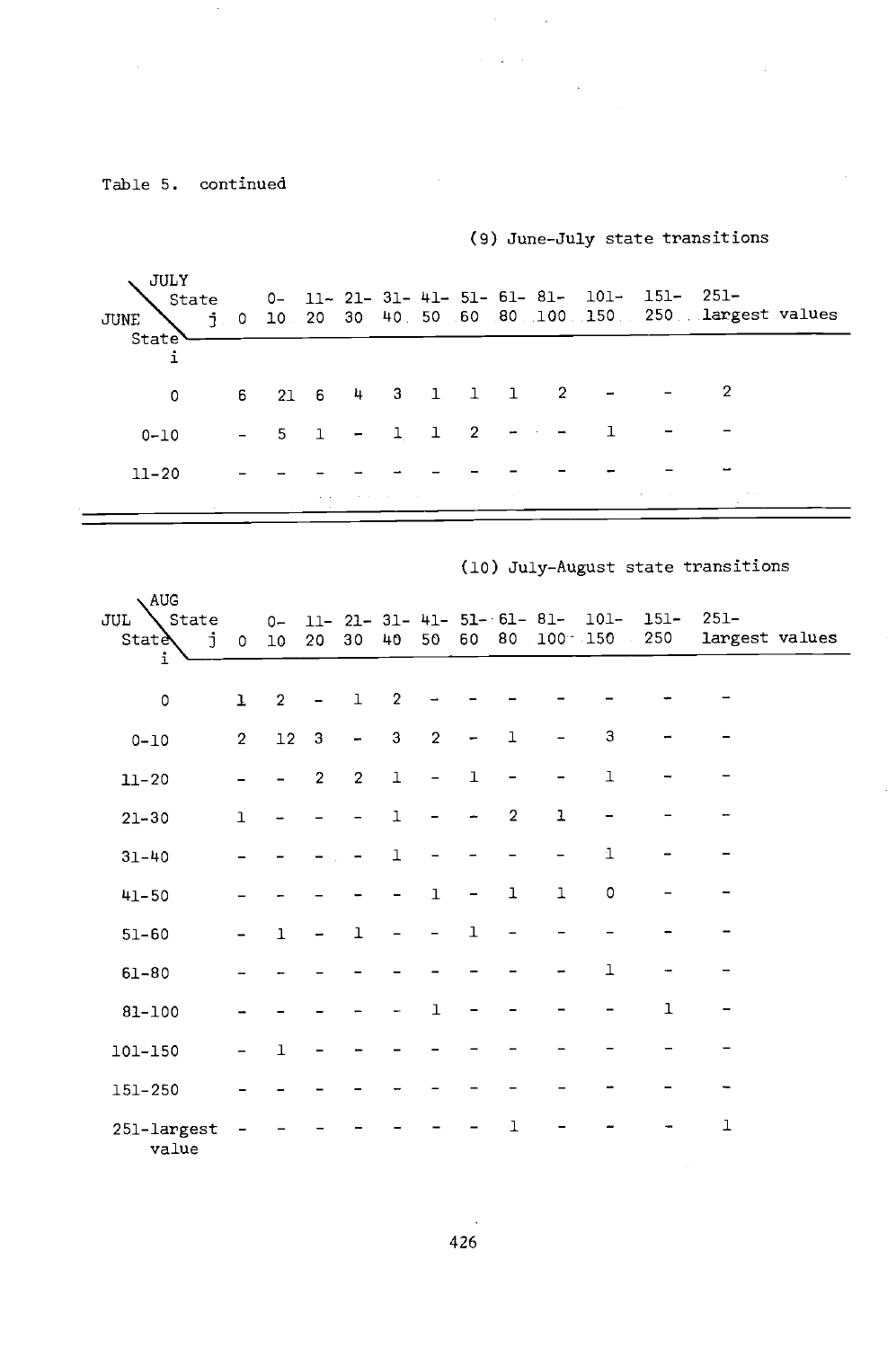$\Delta \sim 10^{11}$  and  $\Delta \sim 10^{11}$ 

## (11) August -September state transitions

 $\bar{z}$ 

 $\sim 10$ 

 $\mathcal{O}(\sqrt{2\pi\epsilon})$ 

| <b>SEPT</b><br>State<br><b>AUG</b><br>Ĵ.<br><b>State</b><br>i | $\mathbf{0}$             | $0-$<br>10     | 11- 21- 31- 41- 51- 61- 81-<br>$20 - 30$ |           | 40 | 50           | 60           | 80 | 100 | 101-<br>150 | $151 -$<br>250 | $251 -$<br>largest values |
|---------------------------------------------------------------|--------------------------|----------------|------------------------------------------|-----------|----|--------------|--------------|----|-----|-------------|----------------|---------------------------|
| $\circ$                                                       | 3                        |                | $\mathbf{1}$                             |           |    |              |              |    |     |             |                |                           |
| $0 - 10$                                                      | 6                        | 5              | 3                                        | ${\bf 1}$ |    |              |              | ı  |     |             |                |                           |
| $11 - 20$                                                     |                          | 4              |                                          |           |    |              |              |    |     | ı           |                |                           |
| $21 - 30$                                                     |                          | $\overline{2}$ | $\overline{1}$                           |           |    | 1            |              |    |     |             |                |                           |
| $31 - 40$                                                     | $\mathbf{1}$             | 5              | $\overline{2}$                           |           |    |              |              |    |     |             |                |                           |
| $41 - 50$                                                     | $\overline{\phantom{0}}$ | $\overline{2}$ | $\mathbf 1$                              |           |    | $\mathbf{1}$ |              |    |     |             |                |                           |
| $51 - 60$                                                     |                          | $\mathbf 1$    | $\mathbf 1$                              |           |    |              |              |    |     |             |                |                           |
| $61 - 80$                                                     |                          | 4              |                                          |           |    |              | $\mathbf{I}$ |    |     |             |                |                           |
| $81 - 100$                                                    | $\mathbf 1$              | $\mathbf{1}$   |                                          |           |    |              |              |    |     |             |                |                           |
| 101-150                                                       | $\mathbf 1$              | $\overline{2}$ | $\mathbf 1$                              |           |    |              |              | ı  |     |             |                | $\mathbf{1}$              |
| 151-250                                                       |                          |                |                                          |           |    |              |              |    | ı   |             |                |                           |
| 251-largest<br>value                                          |                          |                |                                          |           |    |              |              |    |     |             |                |                           |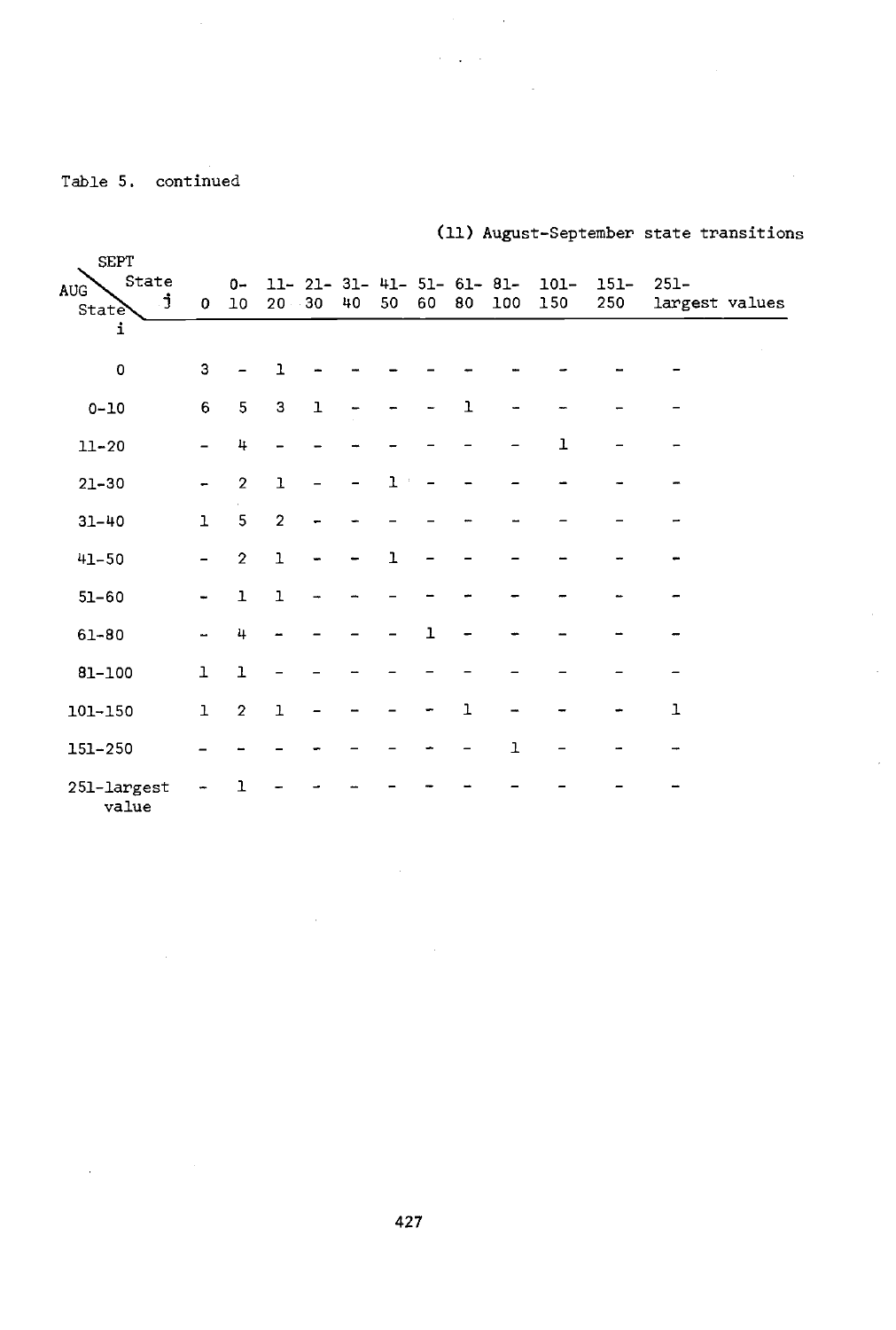(12)September- October state transitions

| OCT<br>State<br>SEPT<br>j<br>State |                | $0-$         | 0, 10, 20, 30, 40, 50, 60, 80 |  |  | 100 | $11-21-31-41-51-61-81-101-$<br>150 | $151 - 251 -$<br>250 Largest values |  |
|------------------------------------|----------------|--------------|-------------------------------|--|--|-----|------------------------------------|-------------------------------------|--|
| i<br>$\circ$                       | $\mathbf{7}$   | 5            |                               |  |  |     |                                    |                                     |  |
| $0 - 10$                           | 17             | 10           |                               |  |  |     |                                    |                                     |  |
| $11 - 20$                          | 7              | 3            |                               |  |  |     |                                    |                                     |  |
| $21 - 30$                          |                | $\mathbf{1}$ |                               |  |  |     |                                    |                                     |  |
| $31 - 40$                          | $\Omega$       |              |                               |  |  |     |                                    |                                     |  |
| $41 - 50$                          | $\overline{2}$ |              |                               |  |  |     |                                    |                                     |  |
| $51 - 60$                          | $\mathbf{1}$   |              |                               |  |  |     |                                    |                                     |  |
| $61 - 80$                          | $\overline{2}$ |              |                               |  |  |     |                                    |                                     |  |
| $81 - 100$                         | $\mathbf{1}$   |              |                               |  |  |     |                                    |                                     |  |
| 101-150                            | $\mathbf{1}$   |              |                               |  |  |     |                                    |                                     |  |
| 151-250                            |                |              |                               |  |  |     |                                    |                                     |  |
| $251 - \text{largest}$<br>value    |                |              |                               |  |  |     |                                    |                                     |  |

 $\mathcal{A}^{\text{c}}_{\text{c}}$  ,  $\mathcal{A}^{\text{c}}_{\text{c}}$  $\mathcal{O}(\mathcal{A})$  . The  $\mathcal{O}(\mathcal{A})$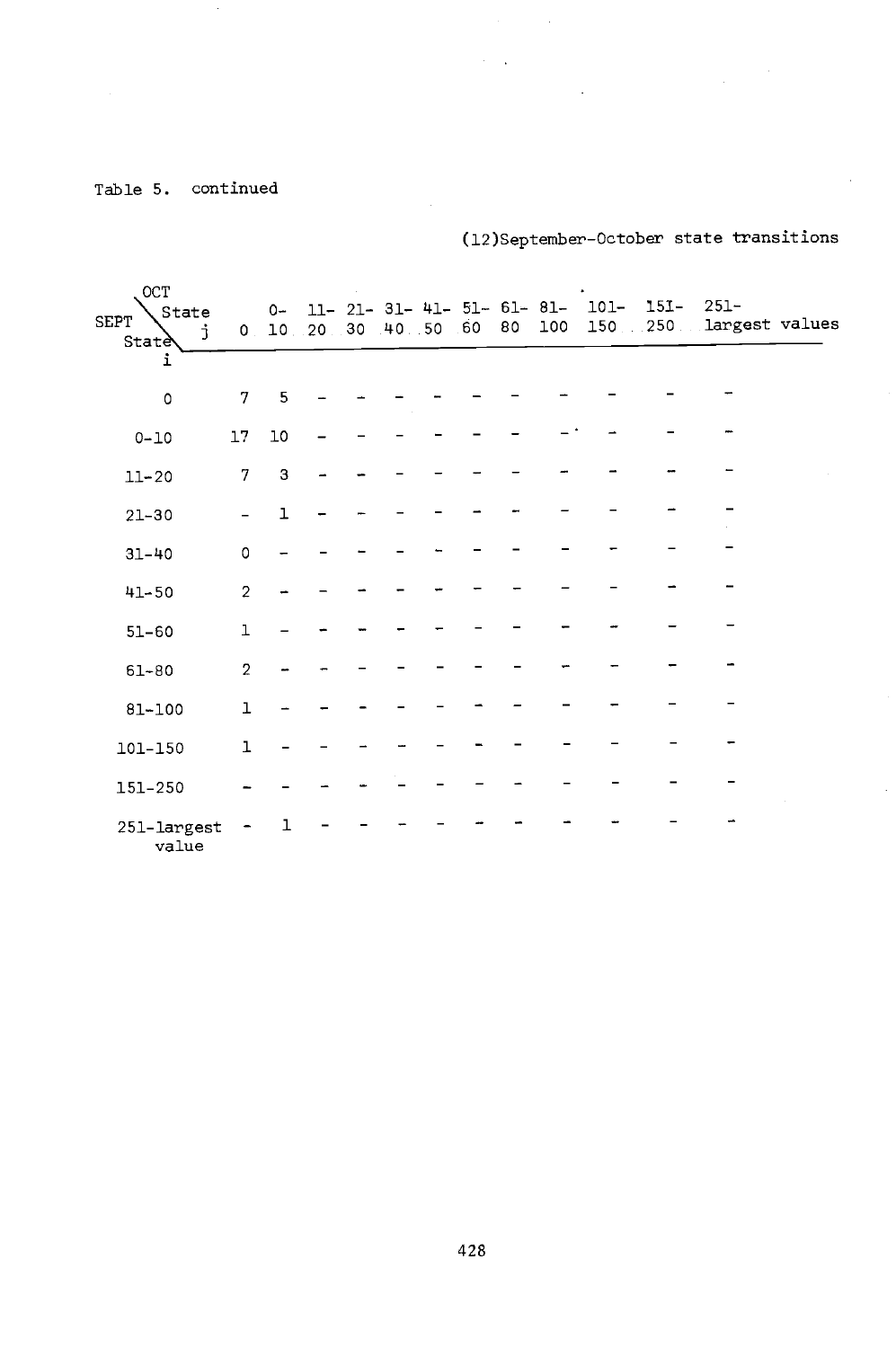insight can suggest modifications so as to strengthen the consistency of the procedure.

The objective is to construct a square matrix of subjective state transition probabilities so as to generate sequences of monthly flow that possess properties similar to the historical record. Only in the probabilistic (and statistical) sense are the synthetic and historic sequences presumed to be similar.

In the procedure, a freedom of choice exists for (a) size of m in the m x m square matrix, (b) size of flow interval for each cell of the matrix, (c) subjectiveness in filling in the empty cells of the matrix, and (d) generating function that determines variable magnitude of flow.

The following set of rules and guidelines are given for the sake of consistency:

- (a) Based on the number of data points, determine the size m of the matrix to obtain meaningful probabilities. (We had 696 data points in 58 years and used 12 x 12 matrices since the range of monthly flows was 0 cfs to 976 cfs with sample means ranging from 0.287 cfs /month to 42.13 cfs/ months. In this manner, we hoped to allow freedom to have sufficient variability in the synthetically generated flows.)
- (b) Choose the flow intervals for the cells. They do not have to be evenly spaced; in semi-arid and arid regions, a cell should be allocated for a flow of 0 cfs.
- (c) Compute the "historic" transition probability matrices between each pair of months by entering the number of flows that fill a cell given that the previous month's flow fell in a certain interval. From these numbers compute the transition probabilities for each cell of the matrix.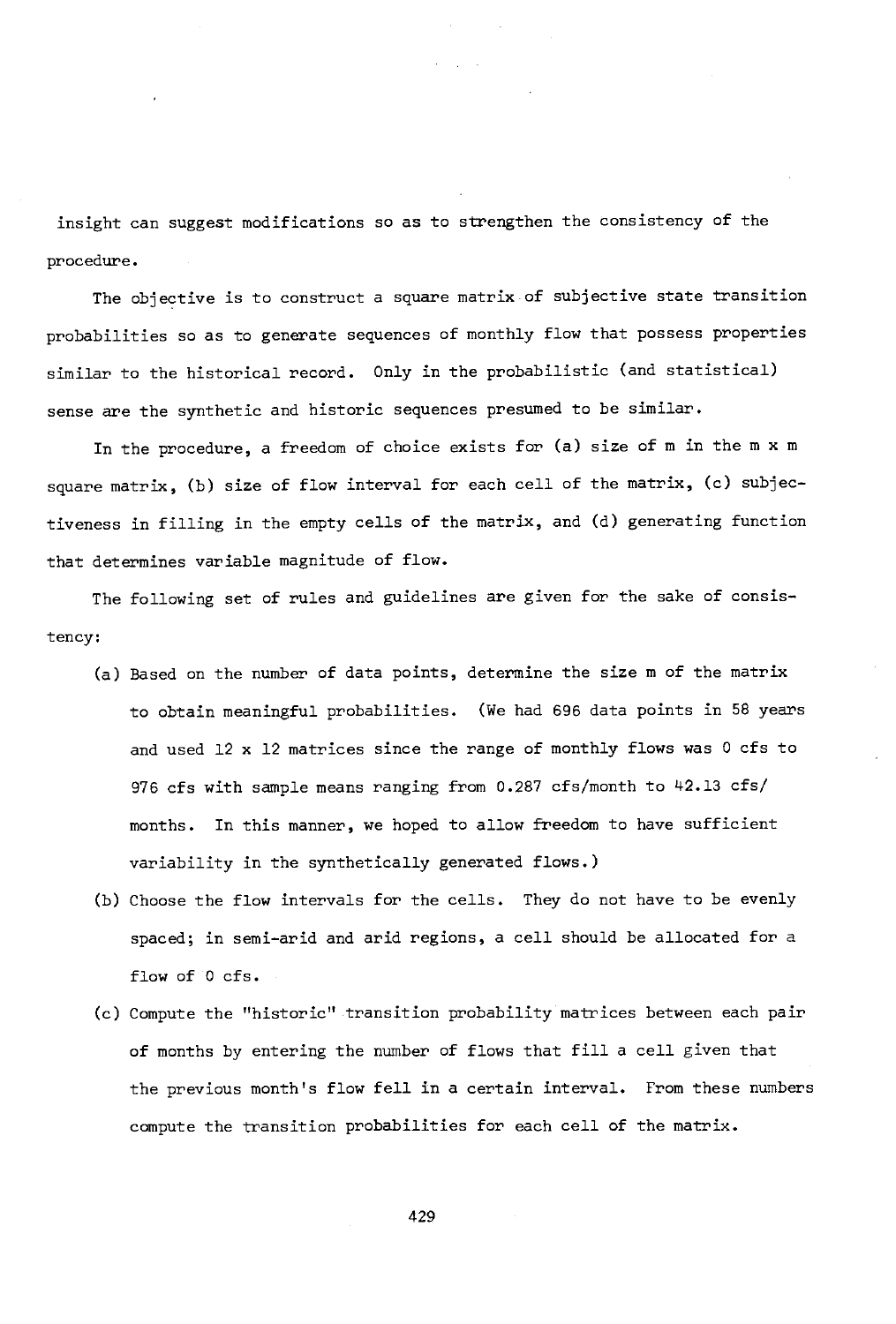(Hundredths of cfs is precise enough for most cases. Note that the hundredths arise only because of averaging; no claim is made that flows are measured with such precision.) Make a note of the mean and maximum flow for each month; confidence regions as given in Tables 3 and 4 may help in the subjective analysis.

- (d) Based on the mean, maximum flow, historic probabilities and number of occurrences, compute or fill in the matrices subjectively using the following rules and guidelines:
	- (1) Summation of transition probabilities across each row should equal one.
	- (2) Precision to the hundredths.
	- (3) Rows in the vicinity of the mean (where the majority of flows are expected) are most sensitive from a modeling viewpoint than rows where less flows are expected.
	- (4) If a row has p<sub>ij</sub> of 0.50 and 0.50 in two cells, it is probable that this row contained only 2 flows. Whereas a row with  $\mathtt{p_{ij}}$  of 0.10 in each of 10 cells probably was based on 10 flows. Thus, more subjective weight should be placed on rows where it appears that a large number of flows was used to compute  $p_{i,j}$ ; less weight should be placed in rows where few occurrences arise. Knowledge of  $f_i$ , the absolute frequency, for each row would help in this evaluation of the  $p_{i,j}$ 's.
	- (5) When a zero  $P_{j,i}$  is encountered between finite  $P_{i,i}$ 's, the empty cell is assigned a  $p_{i,j}$  that reasonably fits between the adjacent  $p_{j,j}$ 's.
	- (6) Usually the first 2 or 3 rows of the matrix are of most significance since the majority of flows will probably fit in these intervals (see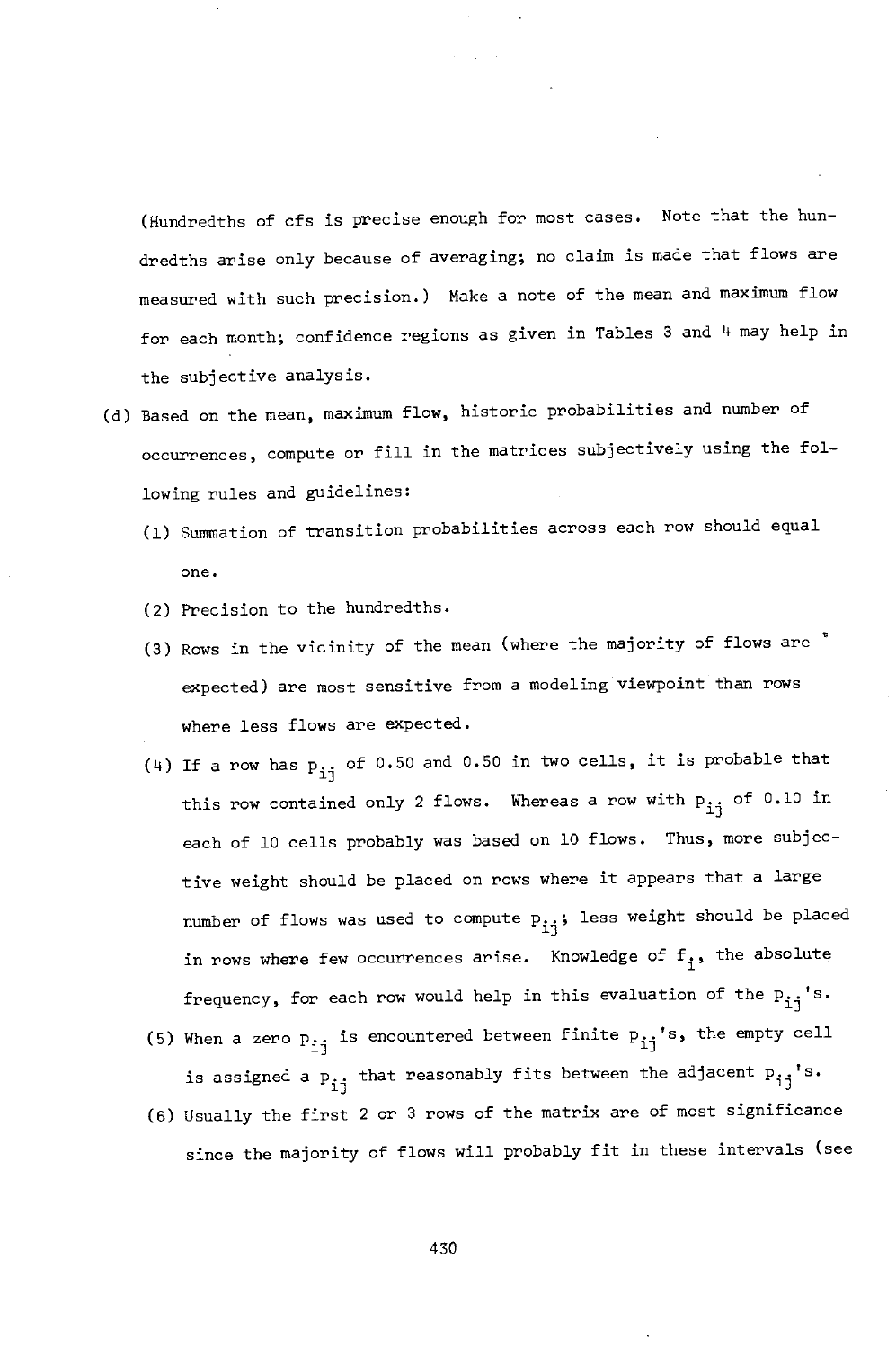Table 5). The simulation results would be more sensitive in this region than in higher- indexed rows.

- (7) If  $p_{i,j}$  is the last probability in a row and  $j \neq m$ , then assign a finite p to  $P_i(i+1)$  and zero to  $i<sup>th</sup>$  row cells with column index greater than jtl. Thus, if maximum flow in a row is 40 cfs and it lies in cell #5 out of 10, then the last finite probability in that row should be assigned to cell #6 and cells #7 to 10 will have zero p. This rule does not apply if the last cell in the row has finite p. The rule allows generation of flows larger than actually recorded.
- (8) A certain consistency should be maintained in the subjective matrices both in the months and between months. For example, the  $p_{i,j}$  in the extreme cells should be greater than or equal to the p in the previous cell because of possible dependence from month to month (see Table 2) and because a higher flow in a month is more probable if the preceding month's flow was high (see Table 1 for relative values of means for adjacent months).

To illustrate the above rules, consider the simple 6 x 6 matrix in Table 6. Little weight is assigned to the  $p_{11}$  in the lower 4 rows because a small number of occurrences entered the cells.

The last two authors of this paper used the above rules to fill in the cells shown in Table 5. A Student's t -test showed that the historic and simulated mean flows for the months were statistically similar but the Fisher's ratio test on variances showed that their simulated variances were "out of the ball park." The latter result was produced by the tendency to assign too high or a very small probability to transitions to high flows, that is, the senior authors had a tendency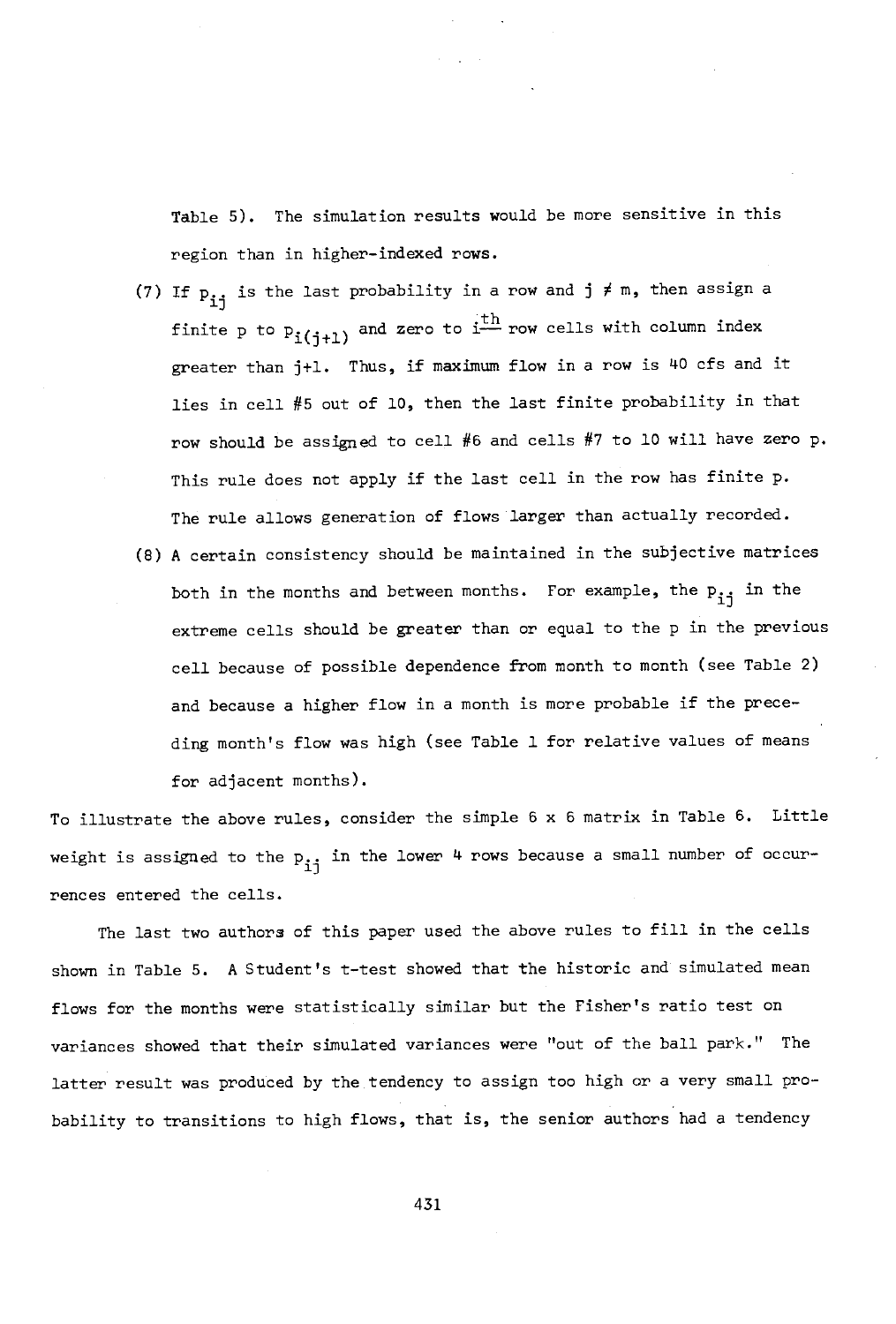# Table 6. Illustration of development of subjective matrix<br>(Maximum flow = 220 cfs;  $\bar{x}$  = 25.0 cfs).

| "Historic" matrix.                  |         |          |           |        |         | the company of the company of the |
|-------------------------------------|---------|----------|-----------|--------|---------|-----------------------------------|
| Month<br>$= i+1$<br>i<br>Month<br>i | $\circ$ | $1 - 20$ | $21 - 50$ | 51-100 | 101-200 | > 200                             |
|                                     |         |          |           |        |         |                                   |
| $\mathbf 0$                         | .55     | .33      | .12       |        |         |                                   |
| $1 - 20$                            | .61     | .29      | .08       | .02    |         |                                   |
| $21 - 50$                           | .40     |          | .20       |        | .20     | .20                               |
| $51 - 100$                          |         | .50      |           |        |         | .50                               |
| 101-200                             |         |          |           |        |         | -                                 |
| > 200                               |         |          |           | 1.0    |         |                                   |
|                                     |         |          |           |        |         |                                   |

Subjectively assigned matrix:

|                |     | $\overline{2}$ | 3   | 4   | 5   | 6   |  |
|----------------|-----|----------------|-----|-----|-----|-----|--|
| ı              | .55 | .30            | .13 | .02 |     |     |  |
| $\overline{2}$ | .60 | .30            | .05 | .03 | .02 |     |  |
| 3              | .50 | .30            | .10 | .05 | .03 | .02 |  |
| 4              | .50 | .30            | .10 | .05 | .03 | .02 |  |
| 5              | .50 | .30            | .10 | .05 | .03 | .02 |  |
| 6              | .50 | .30            | .10 | .05 | .03 | .02 |  |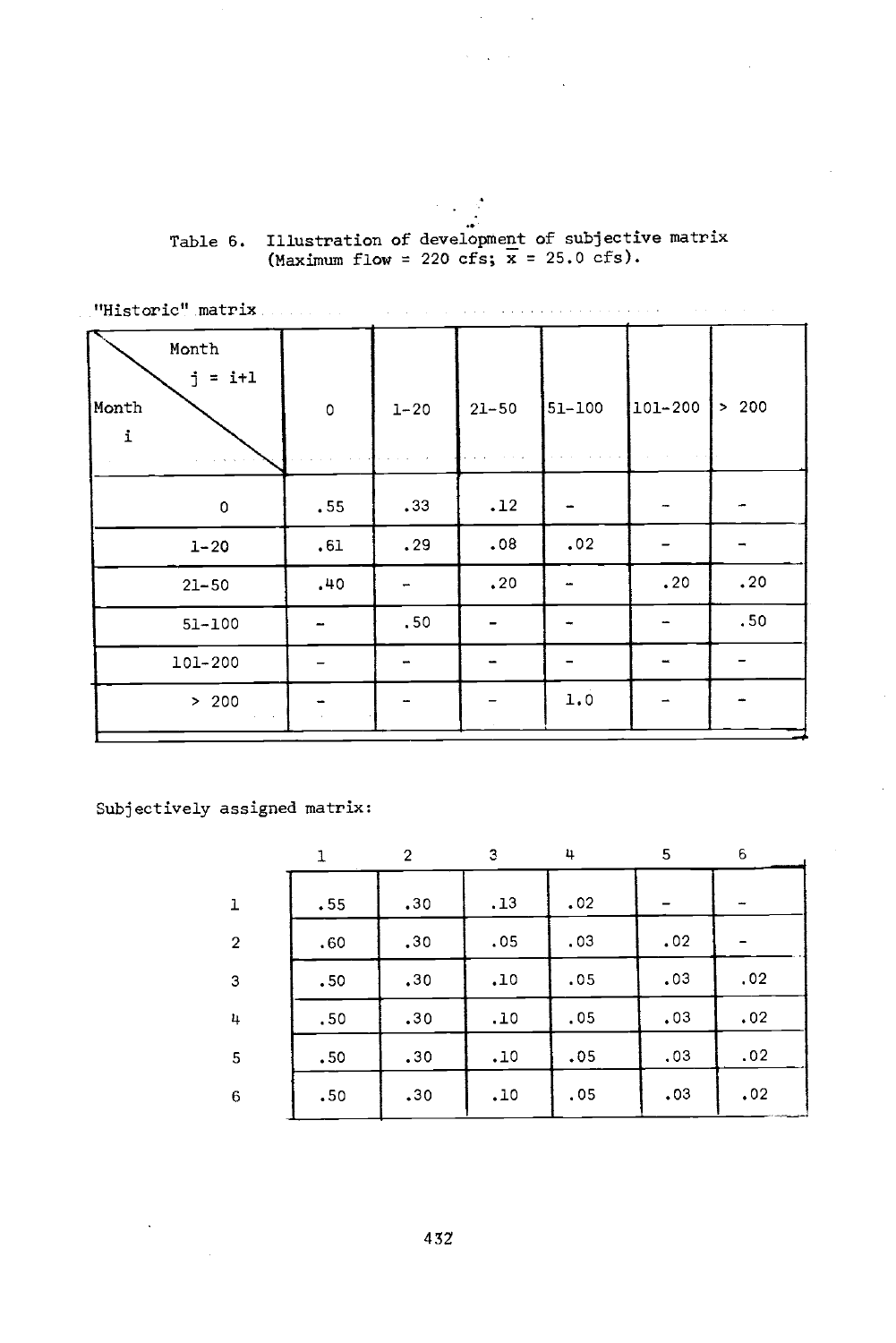to fill in all cells. This suggests that an upper limit should be placed on the guessing of probabilities at the extremities. Other results, consistent with the significant difference in variances, were the production of higher extremes than historically observed and decrease in number of zero flows. However, the crosscorrelation matrix (Table 2) turned out quite well. The results suggest that the matrix might also be tested for finer breakdown of flow values.

#### Explanation of computer generation model

The subjective matrices are taken and converted to cumulative probability matrices across each row. An initial flow is taken, say 0, and the next flow is computed by random number generation as follows:

- 1) Go to row dictated by last flow generation
- 2) Get a pseudo-random number R
- 3) Compare that number to cumulative probabilities in the specified row to ascertain location of the cell in that row
- 4) Get another pseudo-random number R
- 5) Compute new flow by taking the lower bound of specified cell and adding some function of the generated number in 4) to the lower bound. Return to 1).

The function of the random number  $(R)$  used in this routine was  $R^2$ . This yields an exponential function. There is only intuition behind the choice of this function, but the model is not highly sensitive to any function so long as it is somewhat between this type of exponential and a uniform distribution. Approximate bounds could be stated as  $R^3 < f(R) < R$ .

Flow charts on the computer program are given in Appendix I. This represents the main generation procedure.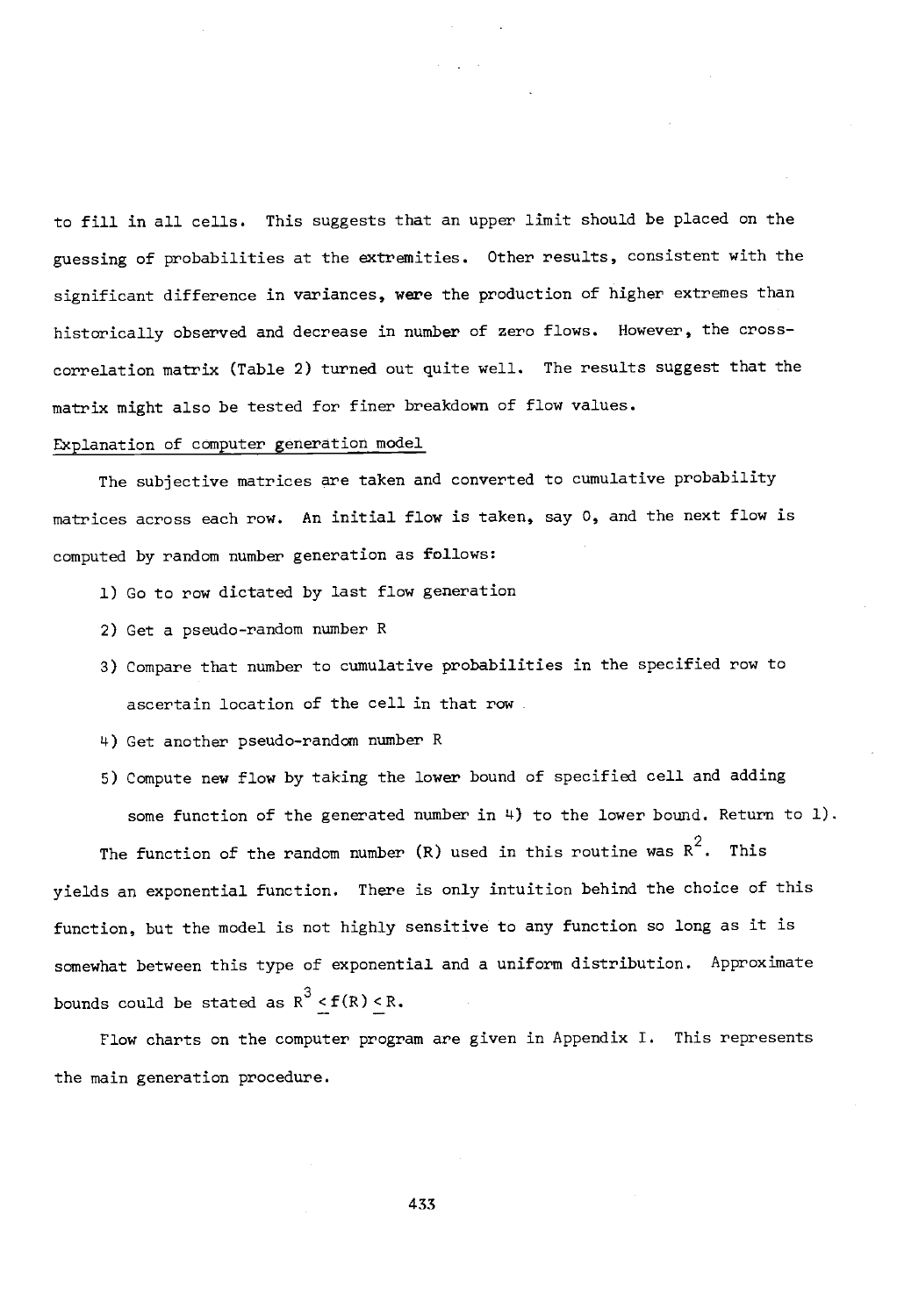#### SUMMARY AND CONCLUSIONS

A critique of statistical properties of monthly flows on an ephemeral stream has been given. An ad hoc subjective procedure is proposed for sequential generation of the monthly flows. Such a method seems justified for managerial purposes that are not concerned with the variability of flow within the month and with the large number of days within any month for which the flow is zero. It is our considered judgment that ephemeral flows should be modeled by starting with historical daily flows (at least). If this is done, then more meaningful monthly flow models (and then synthetic sequences) could be built. These would serve as a check on alternative monthly flow models (subjective matrix method proposed in this paper, lag-one autoregressive model, harmonic model, bivariate normal model, or bivariate log-normal model). Modern computers permit low cost analysis of hydrologic records at smaller time intervals like a day (or even an hour).

#### REFERENCES

- Baran, N., C.C. Kisiel and L. Duckstein, 1971. A stochastic analysis of flows on Rillito Creek. Proceedings, 1st Annual Meeting Arizona Section - AWRA & Hydrology Section - Ariz. Academy of Science, Tempe, Ariz., April.
- Clainos, D., 1972. Input specifications to stochastic decision models, M.S. thesis, Dept. of Systems and Industrial Engineering, University of Arizona, Tucson, Arizona.
- Denny, J.L., C.C. Kisiel and S. Yakowitz, 1971. Statistical inference on streamflow processes with Markovian characteristics. Proceedings, Symp. on Statistical Hydrology, Tucson, Ariz. (to be released by U.S. Government Printing Office as a U.S. Dept. of Agriculture publication in 1972).
- Fiering, M., 1967. Streamflow Synthesis, Harvard University Press, Cambridge, Mass. p. 139.
- Kendall, M.G., 1947. Advanced Theory of Statistics, Vol. 1, Charles Griffin and Co., Ltd., London, England.
- Kisiel, C.C. and L. Duckstein, 1971. Time and frequency domain analysis of a causal bivariate stochastic process. Proceedings, Int'l Symposium on Mathematical Models in Hydrology, Warsaw, Poland (July).

Lindgren, B.W., 1968. Statistical Theory, The MacMillan Co., New York.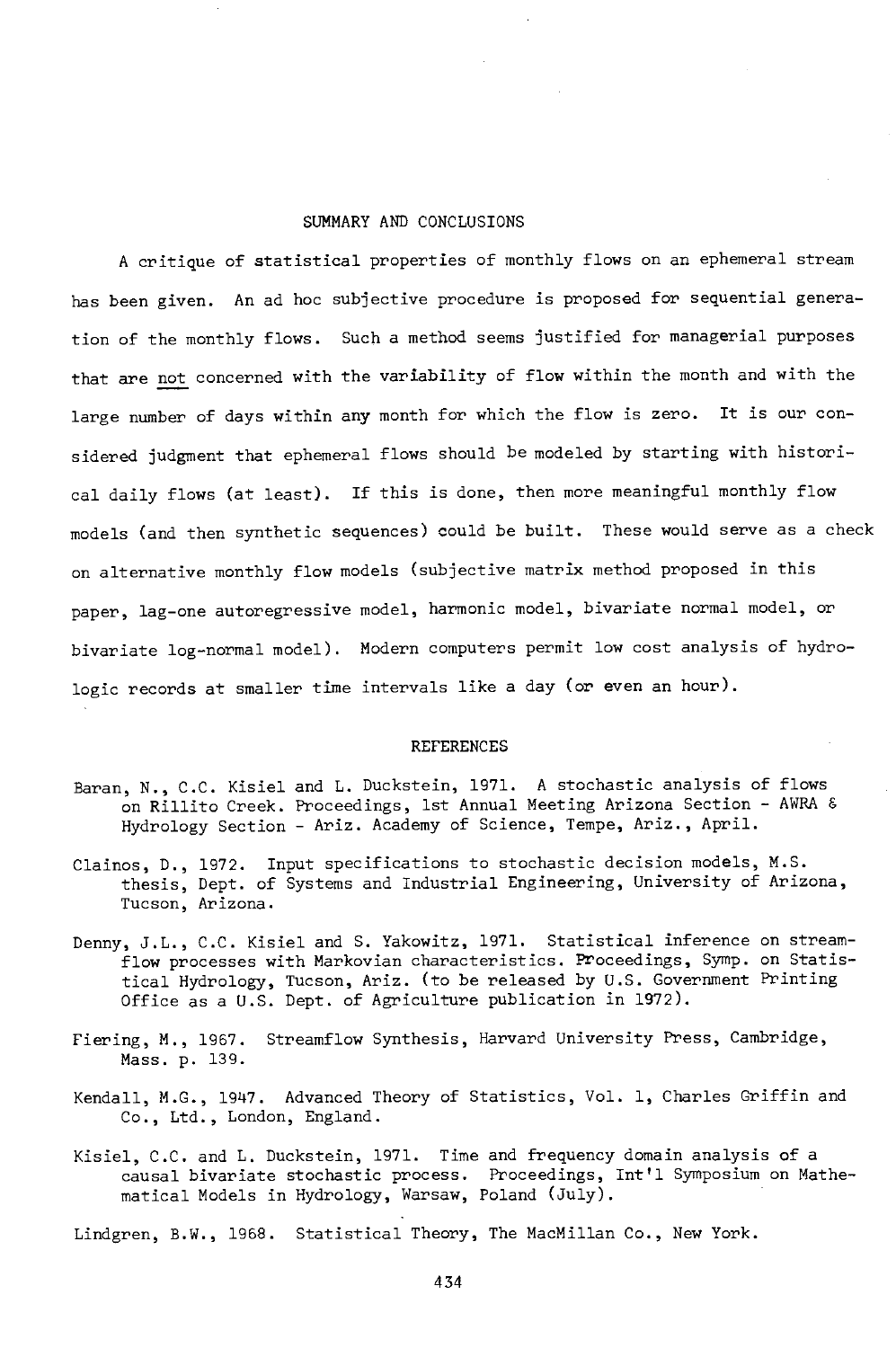#### APPENDIX I

 $\bar{z}$ 

 $\alpha = \sqrt{1-\alpha}$ 

 $\sim$   $\alpha$ 

 $\sim$ 

a sa P



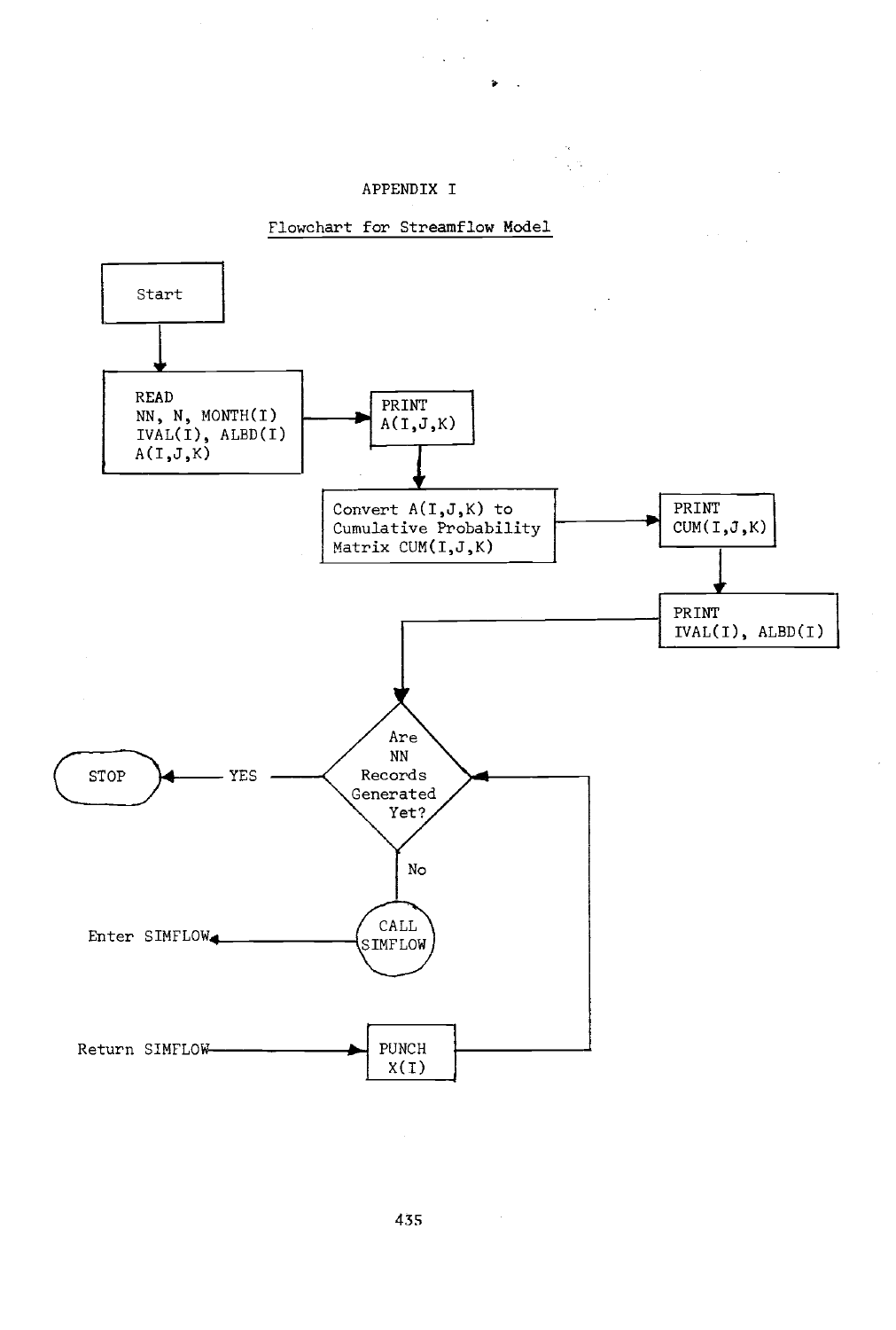## Appendix I (continued)

#### Subroutine SIMFLOW